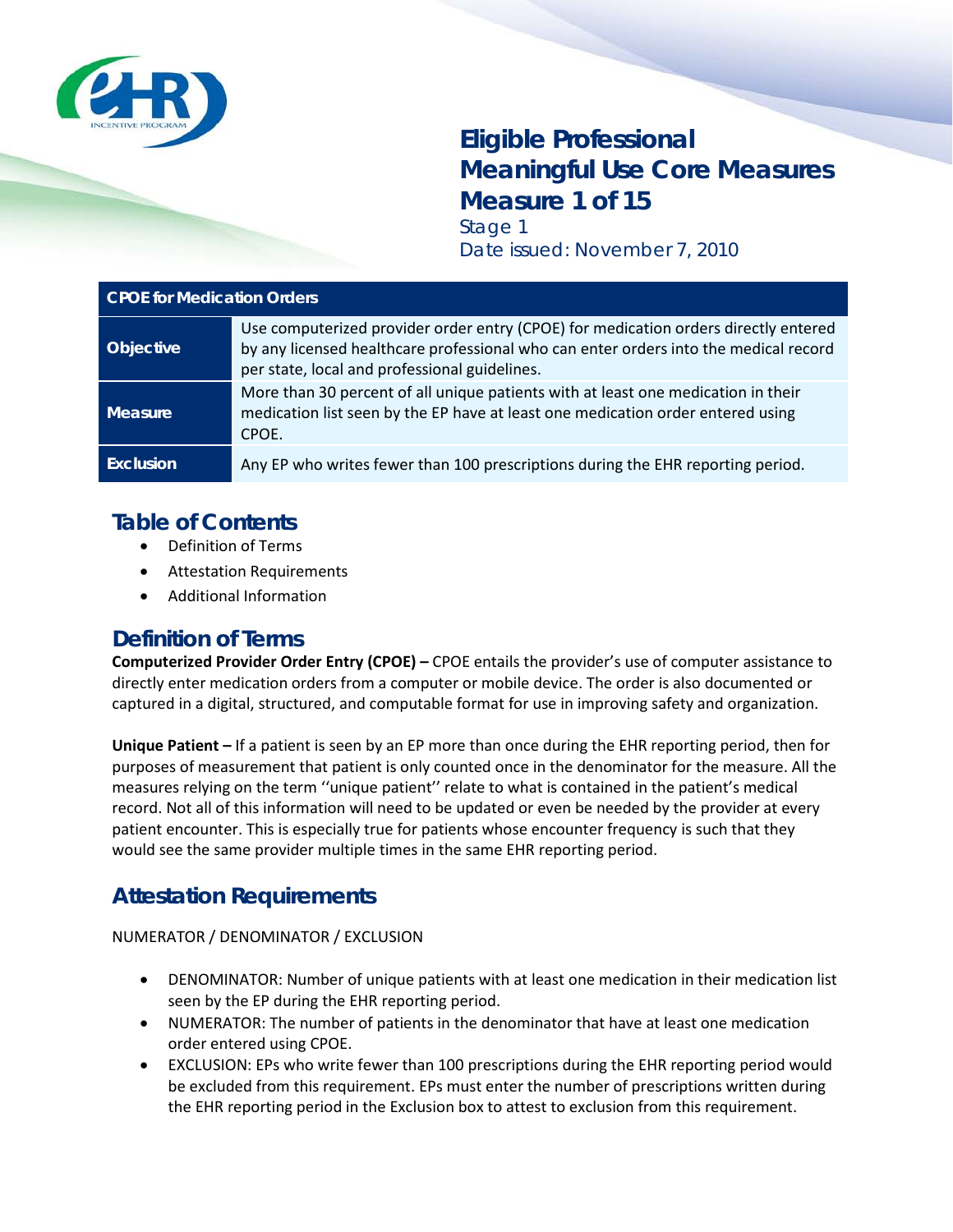The resulting percentage (Numerator ÷ Denominator) must be more than 30 percent in order for an EP to meet this measure.

- The provider is permitted, but not required, to limit the measure of this objective to those patients whose records are maintained using certified EHR technology.
- Any licensed healthcare professionals can enter orders into the medical record for purposes of including the order in the numerator for the objective of CPOE if they can enter the order per state, local and professional guidelines.
- The order must be entered by someone who could exercise clinical judgment in the case that the entry generates any alerts about possible interactions or other clinical decision support aides. This necessitates that the CPOE occurs when the order first becomes part of the patient's medical record and before any action can be taken on the order.
- Electronic transmittal of the medication order to the pharmacy, laboratory, or diagnostic imaging center is not a requirement for meeting the measure of this objective. However, a separate objective (EPCMU 04) addresses the electronic transmittal of prescriptions and is a requirement for EPs to meet Meaningful Use.

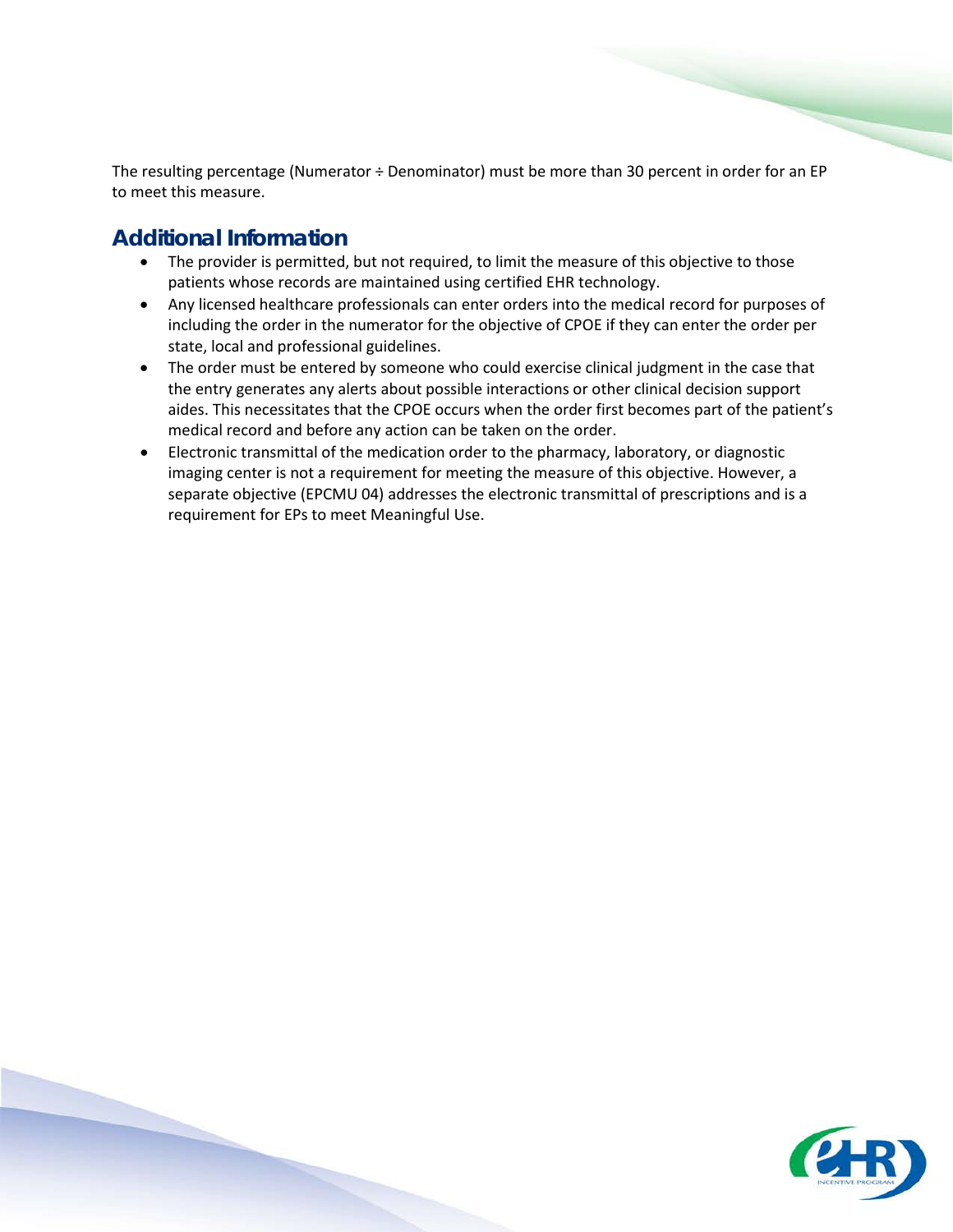

# **Eligible Professional Meaningful Use Core Measures Measure 2 of 15** Stage 1

Date issued: November 7, 2010

#### **Drug Interaction Checks**

| <b>Objective</b> | Implement drug-drug and drug-allergy interaction checks.                   |
|------------------|----------------------------------------------------------------------------|
| <b>Measure</b>   | The EP has enabled this functionality for the entire EHR reporting period. |
| <b>Exclusion</b> | No exclusion.                                                              |

#### **Table of Contents**

- Definition of Terms
- Attestation Requirements
- Additional Information

#### **Definition of Terms**

None.

### **Attestation Requirements**

YES / NO

Eligible professionals (EPs) must attest YES to having enabled drug-drug and drug-allergy interaction checks for the length of the reporting period to meet this measure.

#### **Additional Information**

None.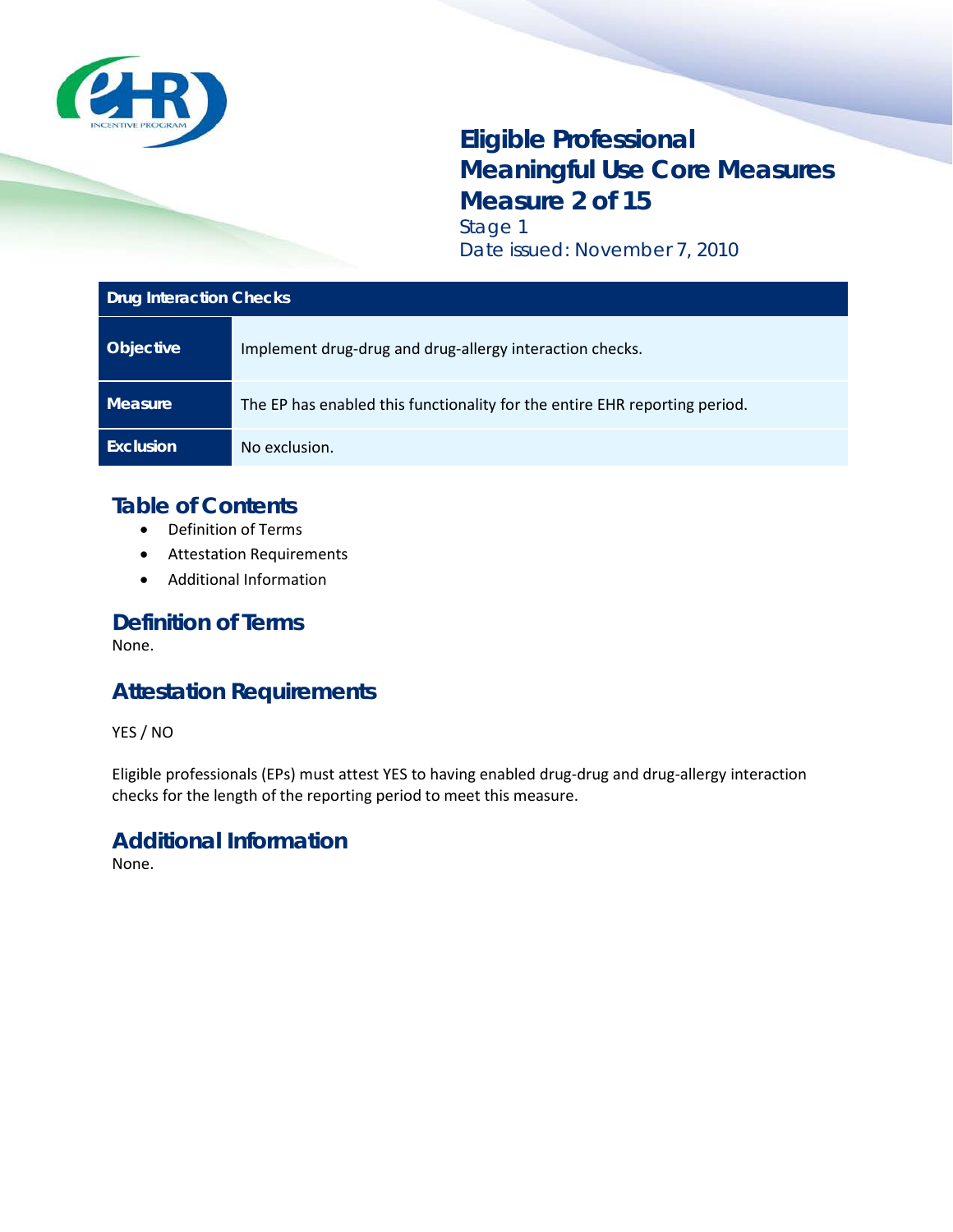

# **Eligible Professional Meaningful Use Core Measures Measure 3 of 15** Stage 1

Date issued: November 7, 2010

| <b>Maintain Problem List</b> |                                                                                                                                                                                |
|------------------------------|--------------------------------------------------------------------------------------------------------------------------------------------------------------------------------|
| <b>Objective</b>             | Maintain an up-to-date problem list of current and active diagnoses.                                                                                                           |
| <b>Measure</b>               | More than 80 percent of all unique patients seen by the EP have at least one entry or<br>an indication that no problems are known for the patient recorded as structured data. |
| <b>Exclusion</b>             | No exclusion.                                                                                                                                                                  |

# **Table of Contents**

- Definition of Terms
- Attestation Requirements
- Additional Information

#### **Definition of Terms**

**Problem List** – A list of current and active diagnoses as well as past diagnoses relevant to the current care of the patient.

**Unique Patient** – If a patient is seen by an EP more than once during the EHR reporting period, then for purposes of measurement that patient is only counted once in the denominator for the measure. All the measures relying on the term ''unique patient'' relate to what is contained in the patient's medical record. Not all of this information will need to be updated or even be needed by the provider at every patient encounter. This is especially true for patients whose encounter frequency is such that they would see the same provider multiple times in the same EHR reporting period.

**Up-to-date** – The term ''up-to-date'' means the list is populated with the most recent diagnosis known by the EP. This knowledge could be ascertained from previous records, transfer of information from other providers, diagnosis by the EP, or querying the patient.

# **Attestation Requirements**

NUMERATOR / DENOMINATOR

- DENOMINATOR: Number of unique patients seen by the EP during the EHR reporting period.
- NUMERATOR: Number of patients in the denominator who have at least one entry or an indication that no problems are known for the patient recorded as structured data in their problem list.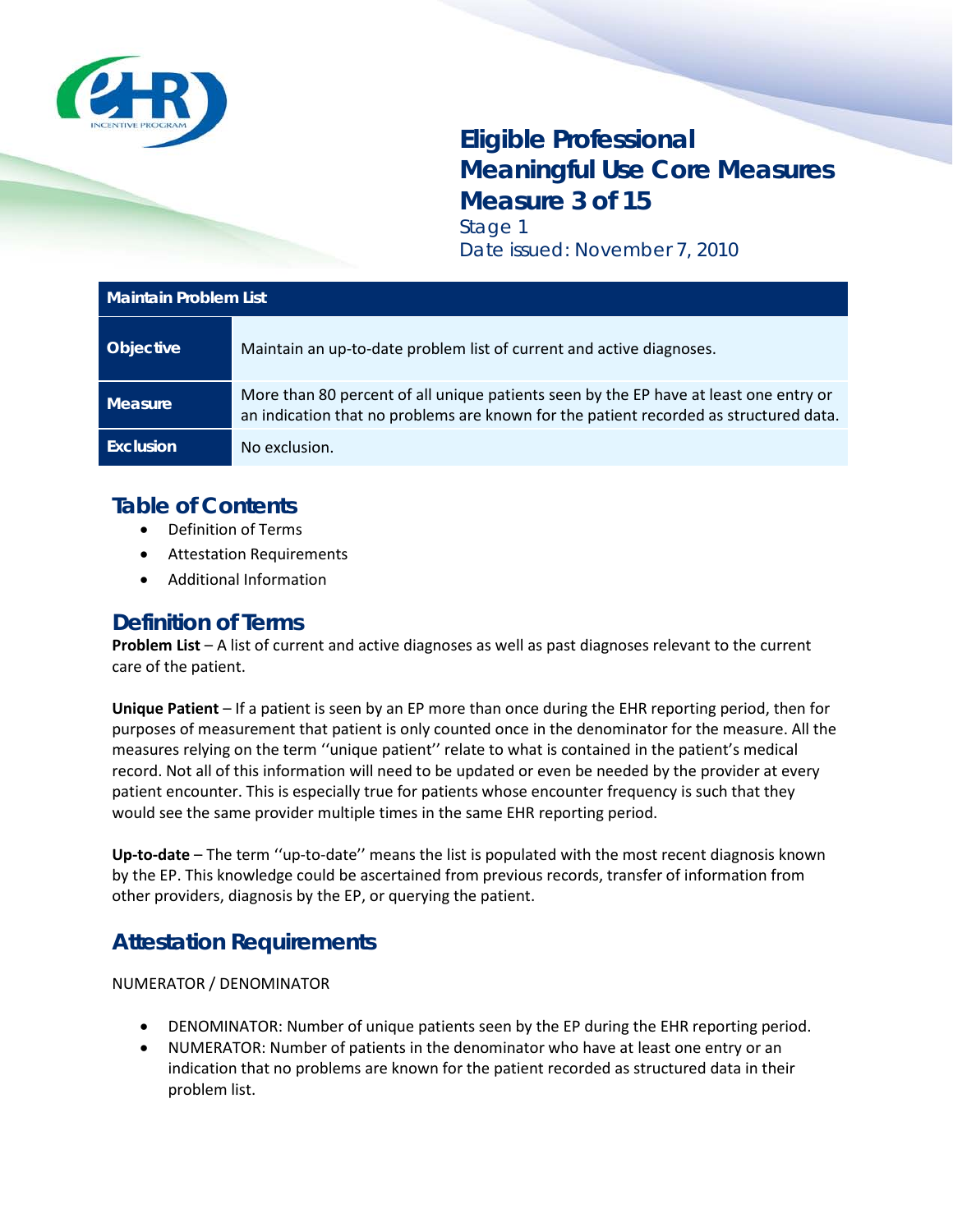The resulting percentage (Numerator ÷ Denominator) must be more than 80 percent in order for an EP to meet this measure.

- The Medicare and Medicaid EHR Incentive Programs do not specify the use of ICD-9 or SNOMED-CT® in meeting the measure for this objective. However, the Office of the National Coordinator for Health Information Technology (ONC) has adopted ICD-9 or SNOMED-CT® for the entry of structured data for this measure and made this a requirement for EHR technology to be certified. Therefore, EPs will need to maintain an up-to-date problem list of current and active diagnoses using ICD-9 or SNOMED-CT® as a basis for the entry of structured data into certified EHR technology in order to meet the measure for this objective.
- For patients with no current or active diagnoses, an entry must still be made to the problem list indicating that no problems are known.
- An EP is not required to update the problem list at every contact with the patient. The measure ensures the EP has a problem list for patients seen during the EHR reporting period, and that at least one piece of information is presented to the EP. The EP can then use their judgment in deciding what further probing or updating may be required given the clinical circumstances.
- The initial diagnosis can be recorded in lay terms and later converted to standard structured data or can be initially entered using standard structured data.

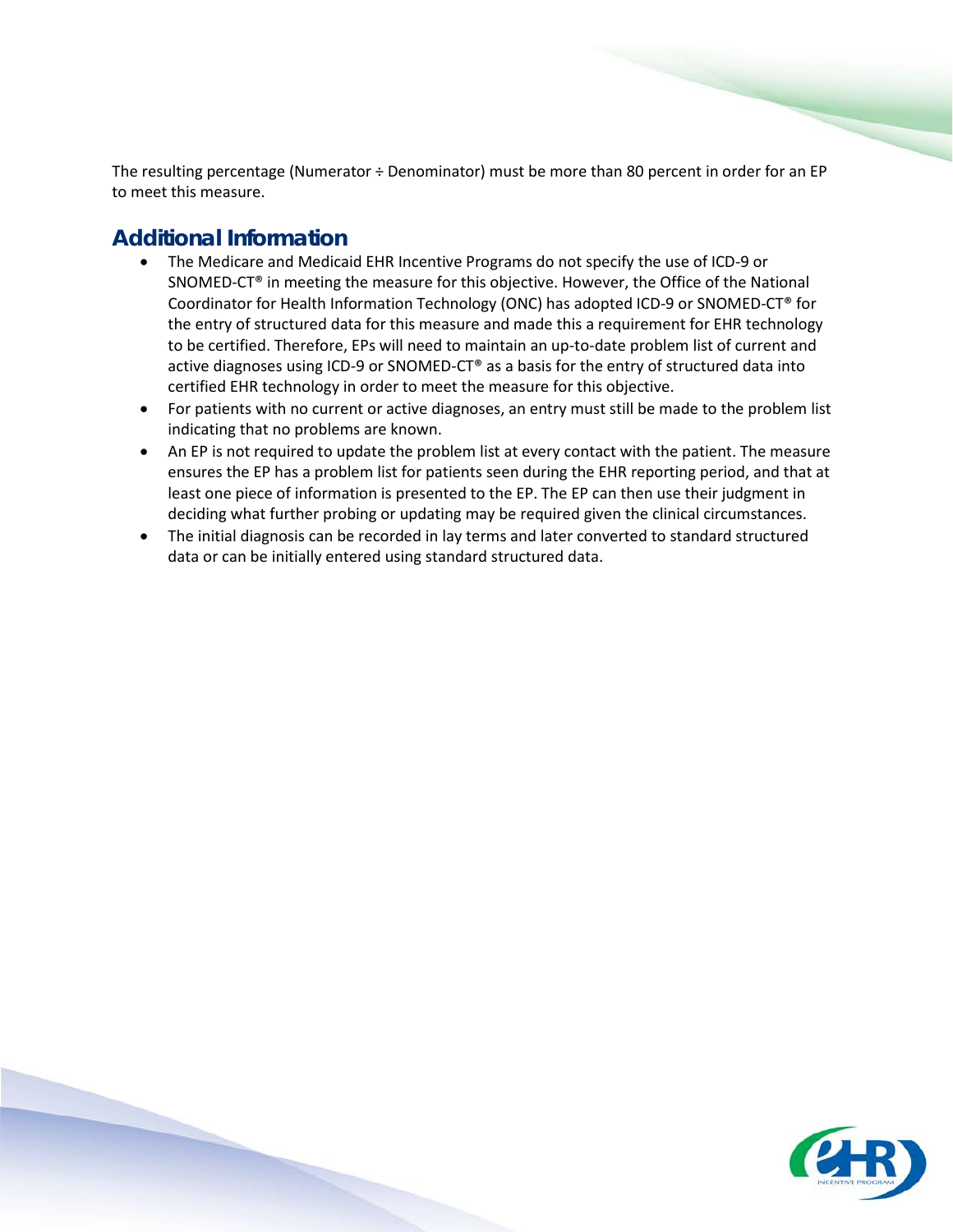

**Eligible Professional Meaningful Use Core Measures Measure 4 of 15** 

# **Generate and Transmit Permissible Prescriptions Electronically (eRx)**

This page left intentionally blank.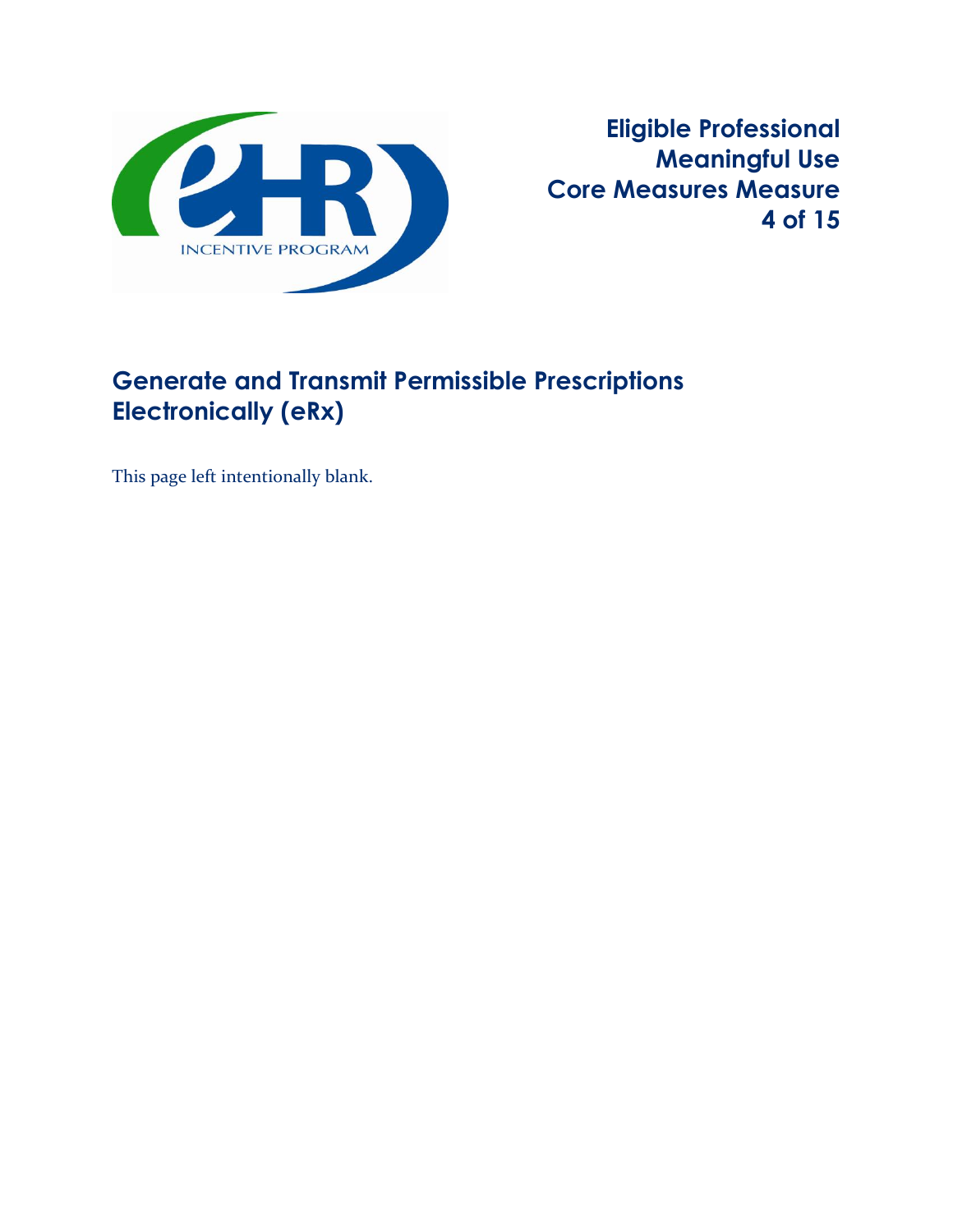

# **Eligible Professional Meaningful Use Core Measures Measure 5 of 15**

Stage 1 Date issued: November 7, 2010

| <b>Active Medication List</b> |                                                                                                                                                                                                      |
|-------------------------------|------------------------------------------------------------------------------------------------------------------------------------------------------------------------------------------------------|
| <b>Objective</b>              | Maintain active medication list.                                                                                                                                                                     |
| <b>Measure</b>                | More than 80 percent of all unique patients seen by the EP have at least one entry<br>(or an indication that the patient is not currently prescribed any medication) recorded<br>as structured data. |
| <b>Exclusion</b>              | No exclusion.                                                                                                                                                                                        |

## **Table of Contents**

- Definition of Terms
- $\bullet$ Attestation Requirements
- Additional Information

#### **Definition of Terms**

**Active Medication List** – A list of medications that a given patient is currently taking.

**Unique Patient** – If a patient is seen by an EP more than once during the EHR reporting period, then for purposes of measurement that patient is only counted once in the denominator for the measure. All the measures relying on the term ''unique patient'' relate to what is contained in the patient's medical record. Not all of this information will need to be updated or even be needed by the provider at every patient encounter. This is especially true for patients whose encounter frequency is such that they would see the same provider multiple times in the same EHR reporting period.

# **Attestation Requirements**

NUMERATOR / DENOMINATOR

- DENOMINATOR: Number of unique patients seen by the EP during the EHR reporting period.
- NUMERATOR: Number of patients in the denominator who have a medication (or an indication that the patient is not currently prescribed any medication) recorded as structured data.

The resulting percentage (Numerator  $\div$  Denominator) must be more than 80 percent in order for an EP to meet this measure.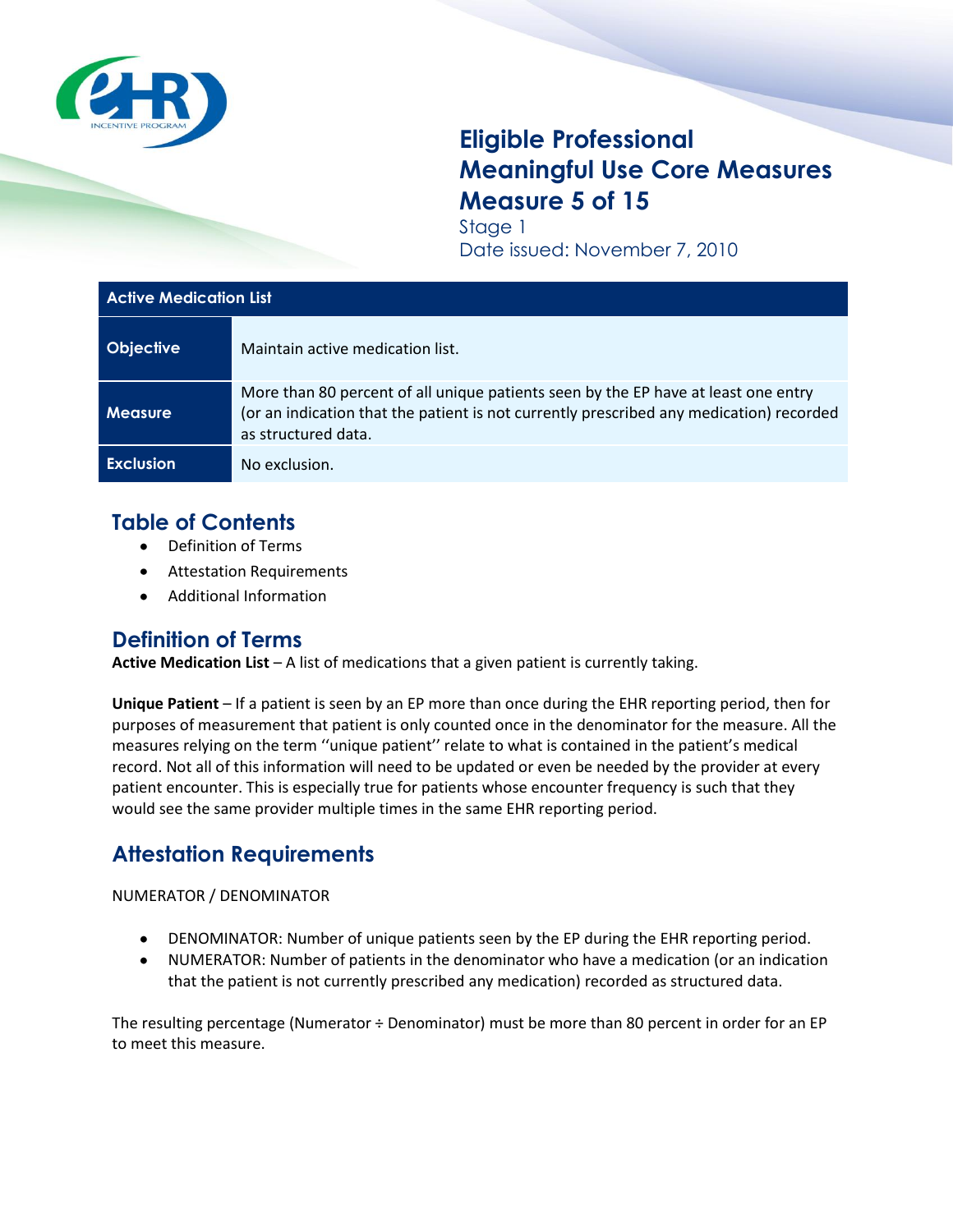- For patients with no active medications, an entry must still be made to the active medication list indicating that there are no active medications.
- An EP is not required to update this list at every contact with the patient. The EP can then use his or her clinical judgment to decide when additional updating is required.

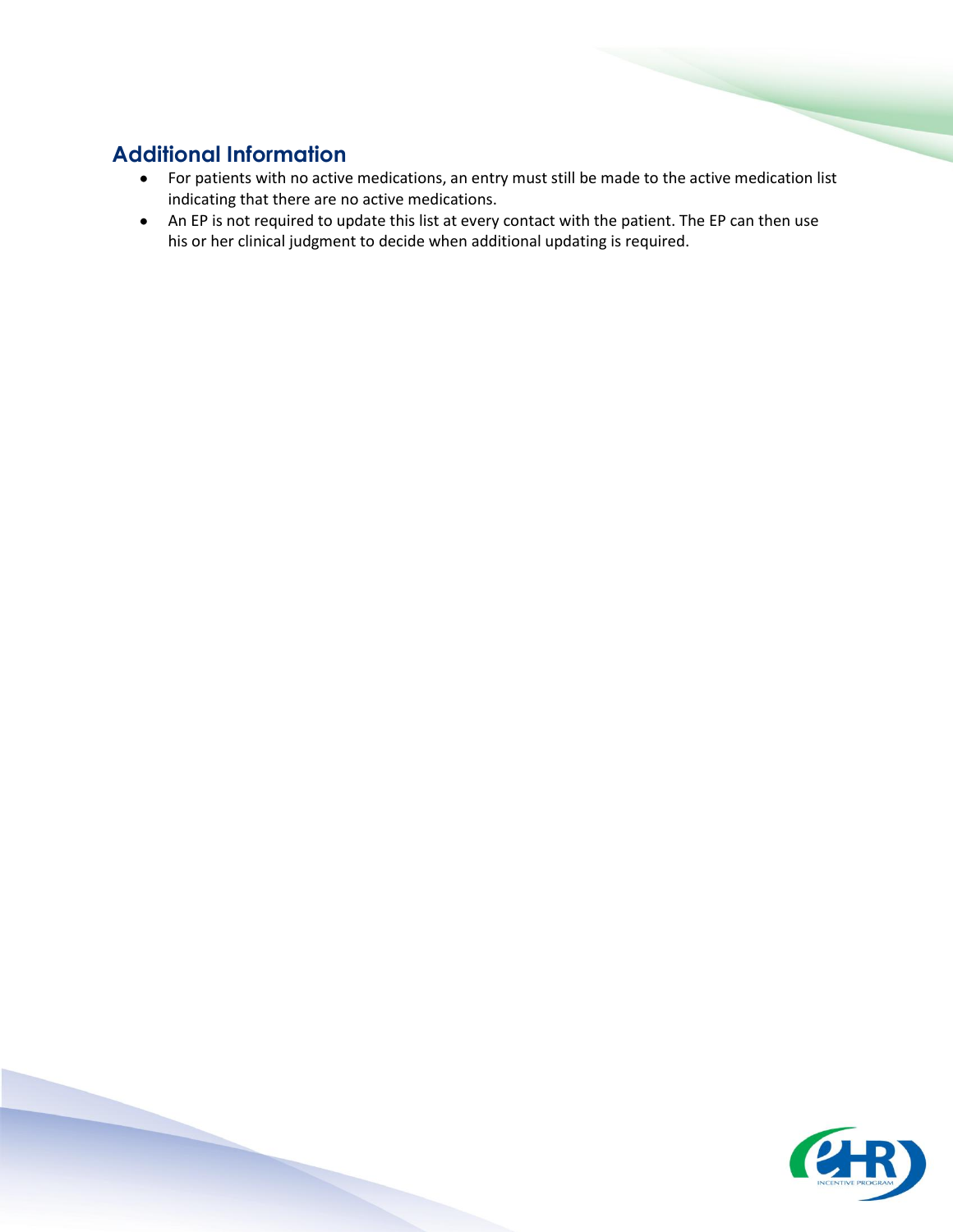

# **Eligible Professional Meaningful Use Core Measures Measure 6 of 15**

Stage 1 Date issued: November 7, 2010

| <b>Medication Allergy List</b> |                                                                                                                                                                                             |
|--------------------------------|---------------------------------------------------------------------------------------------------------------------------------------------------------------------------------------------|
| <b>Objective</b>               | Maintain active medication allergy list.                                                                                                                                                    |
| Measure                        | More than 80 percent of all unique patients seen by the EP have at least one entry (or<br>an indication that the patient has no known medication allergies) recorded as<br>structured data. |
| Exclusion                      | No exclusion.                                                                                                                                                                               |

### **Table of Contents**

- Definition of Terms
- Attestation Requirements
- Additional Information

#### **Definition of Terms**

**Active Medication Allergy List** – A list of medications to which a given patient has known allergies.

**Allergy** – An exaggerated immune response or reaction to substances that are generally not harmful.

**Unique Patient** – If a patient is seen by an EP more than once during the EHR reporting period, then for purposes of measurement that patient is only counted once in the denominator for the measure. All the measures relying on the term ''unique patient'' relate to what is contained in the patient's medical record. Not all of this information will need to be updated or even be needed by the provider at every patient encounter. This is especially true for patients whose encounter frequency is such that they would see the same provider multiple times in the same EHR reporting period.

### **Attestation Requirements**

NUMERATOR / DENOMINATOR

- DENOMINATOR: Number of unique patients seen by the EP during the EHR reporting period.
- NUMERATOR: Number of unique patients in the denominator who have at least one entry (or an indication that the patient has no known medication allergies) recorded as structured data in their medication allergy list.

The resulting percentage (Numerator ÷ Denominator) must be more than 80 percent in order for an EP to meet this measure.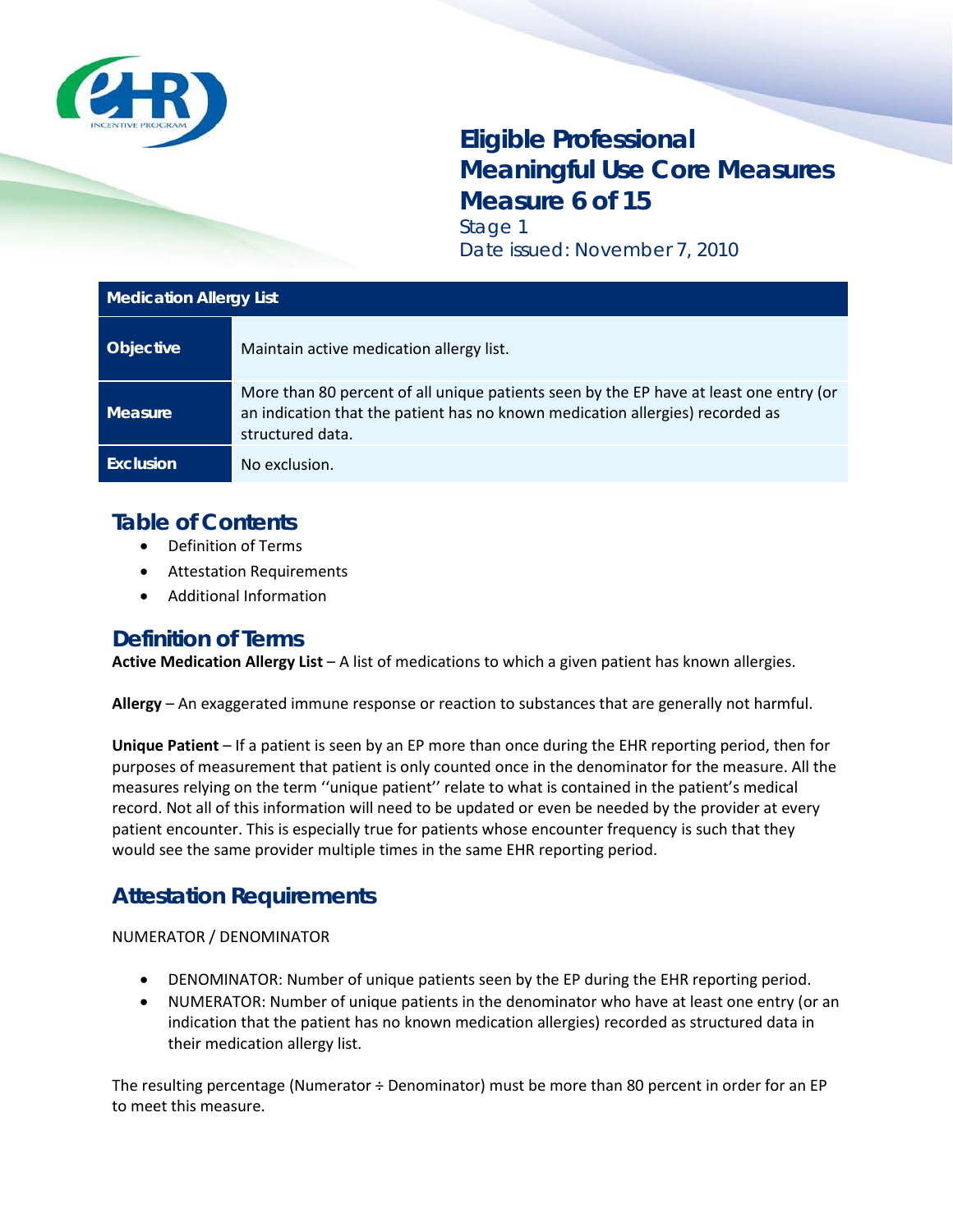- For patients with no active medication allergies, an entry must still be made to the active medication allergy list indicating that there are no active medication allergies.
- An EP is not required to update this list at every contact with the patient. The measure ensures that the EP has not ignored having a medication allergy list for patients seen during the EHR reporting period and that at least one piece of information on medication allergies is presented to the EP. The EP can then use their judgment in deciding what further probing or updating may be required given the clinical circumstances at hand.

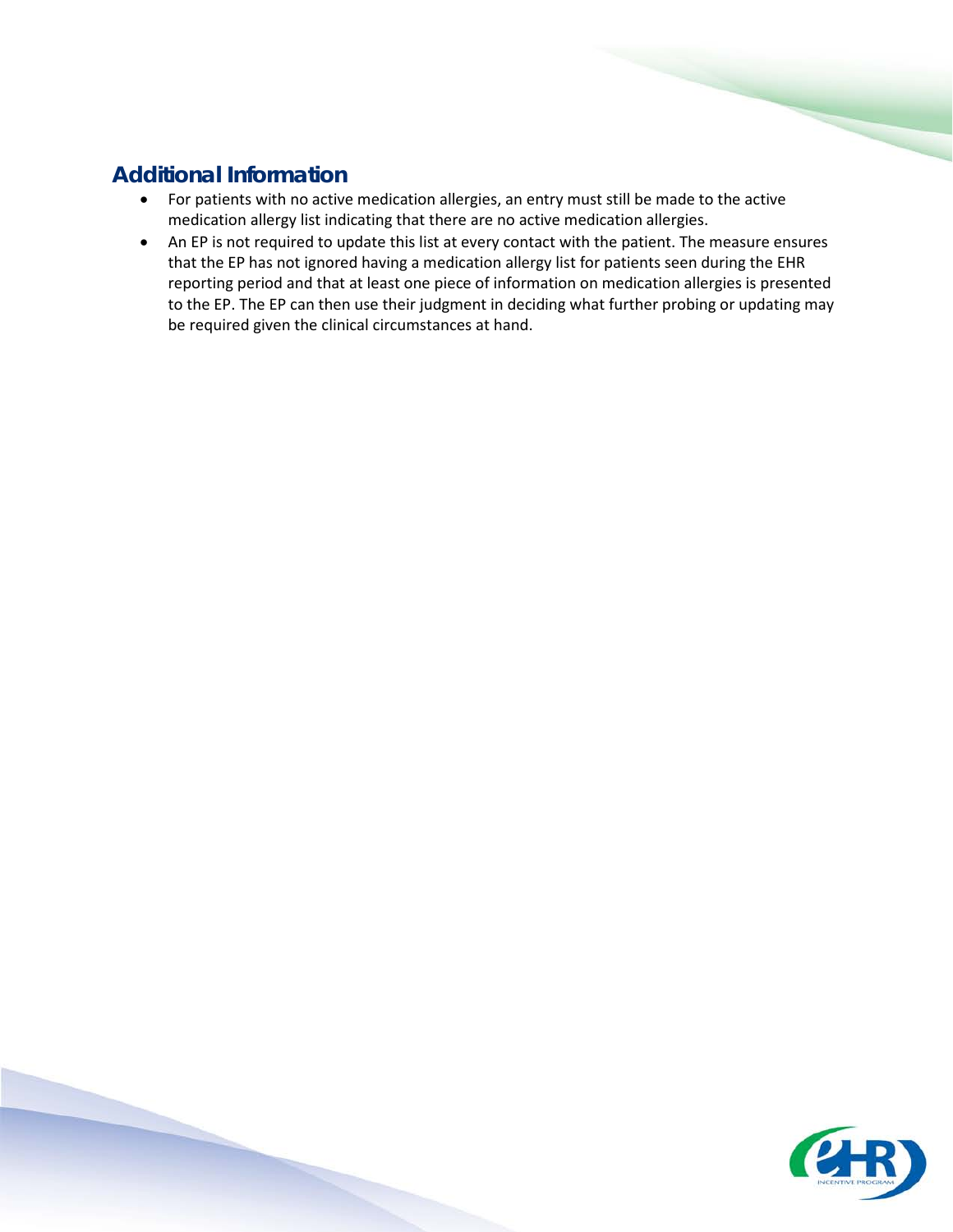

# **Eligible Professional Meaningful Use Core Measures Measure 7 of 15**

Stage 1 Date issued: November 7, 2010

| <b>Record Demographics</b> |                                                                                                                                                 |
|----------------------------|-------------------------------------------------------------------------------------------------------------------------------------------------|
| Objective                  | Record all of the following demographics:<br>(A) Preferred language<br>(B)<br>Gender<br>(C)<br>Race<br>Ethnicity<br>(D)<br>Date of birth<br>(E) |
| <b>Measure</b>             | More than 50 percent of all unique patients seen by the EP have demographics<br>recorded as structured data.                                    |
| Exclusion                  | No exclusion.                                                                                                                                   |

### **Table of Contents**

- Definition of Terms
- Attestation Requirements
- Additional Information

#### **Definition of Terms**

**Preferred Language** – The language by which the patient prefers to communicate.

**Unique Patient** – If a patient is seen by an EP more than once during the EHR reporting period, then for purposes of measurement that patient is only counted once in the denominator for the measure. All the measures relying on the term ''unique patient'' relate to what is contained in the patient's medical record. Not all of this information will need to be updated or even be needed by the provider at every patient encounter. This is especially true for patients whose encounter frequency is such that they would see the same provider multiple times in the same EHR reporting period.

# **Attestation Requirements**

NUMERATOR / DENOMINATOR

- DENOMINATOR: Number of unique patients seen by the EP during the EHR reporting period.
- NUMERATOR: Number of patients in the denominator who have all the elements of demographics (or a specific exclusion if the patient declined to provide one or more elements or if recording an element is contrary to state law) recorded as structured data.

The resulting percentage (Numerator ÷ Denominator) must be more than 50 percent in order for an EP to meet this measure.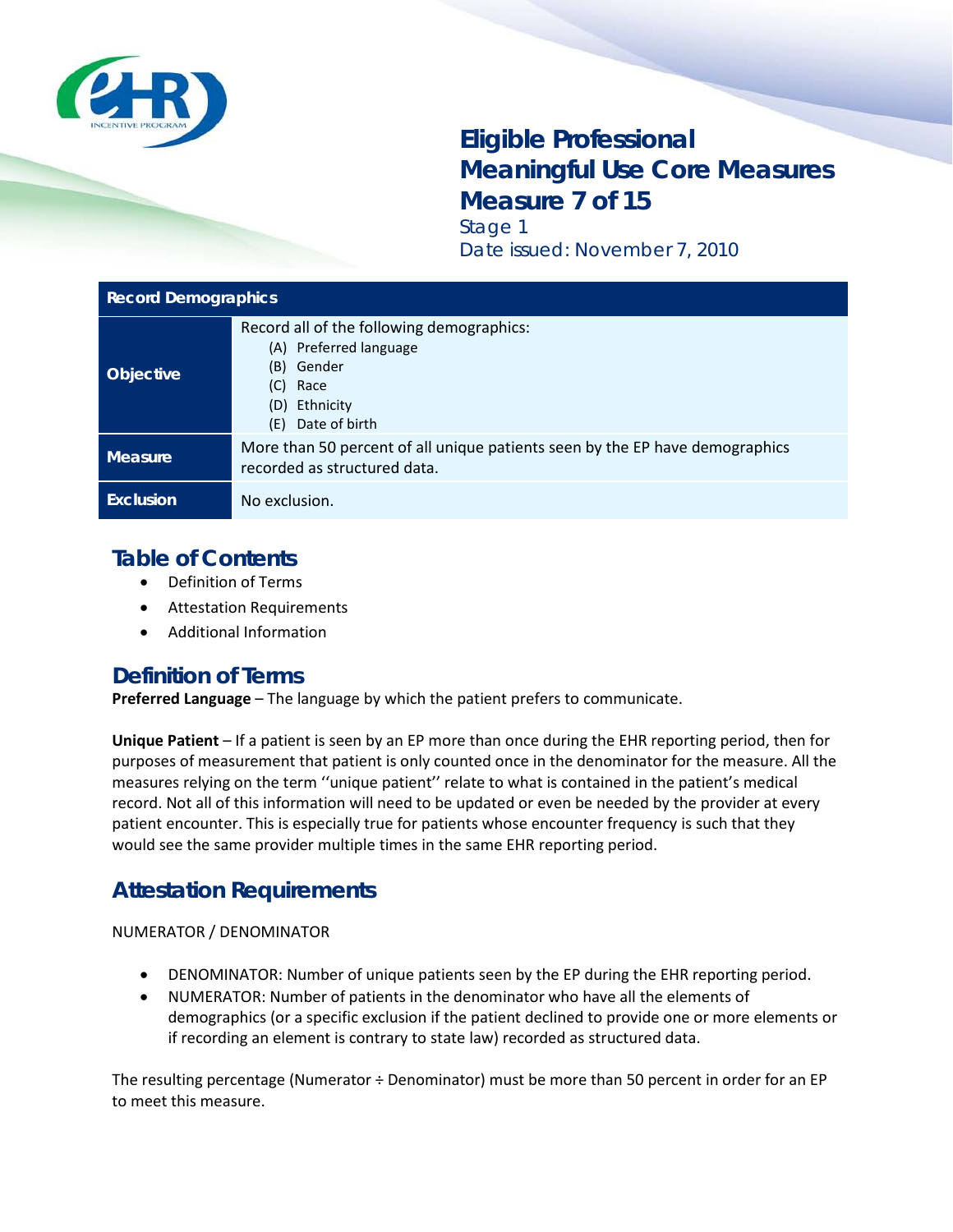- Race and ethnicity codes should follow current federal standards published by the Office of Management and Budget [\(http://www.whitehouse.gov/omb/inforeg\\_statpolicy/#dr\)](http://www.whitehouse.gov/omb/inforeg_statpolicy/#dr).
- If a patient declines to provide all or part of the demographic information, or if capturing a patient's ethnicity or race is prohibited by state law, such a notation entered as structured data would count as an entry for purposes of meeting the measure. In regards to patients who do not know their ethnicity, EPs should treat these patients the same way as patients who decline to provide race or ethnicity— identify in the patient record that the patient declined to provide this information.
- EPs are not required to communicate with the patient in his or her preferred language in order to meet the measure of this objective.

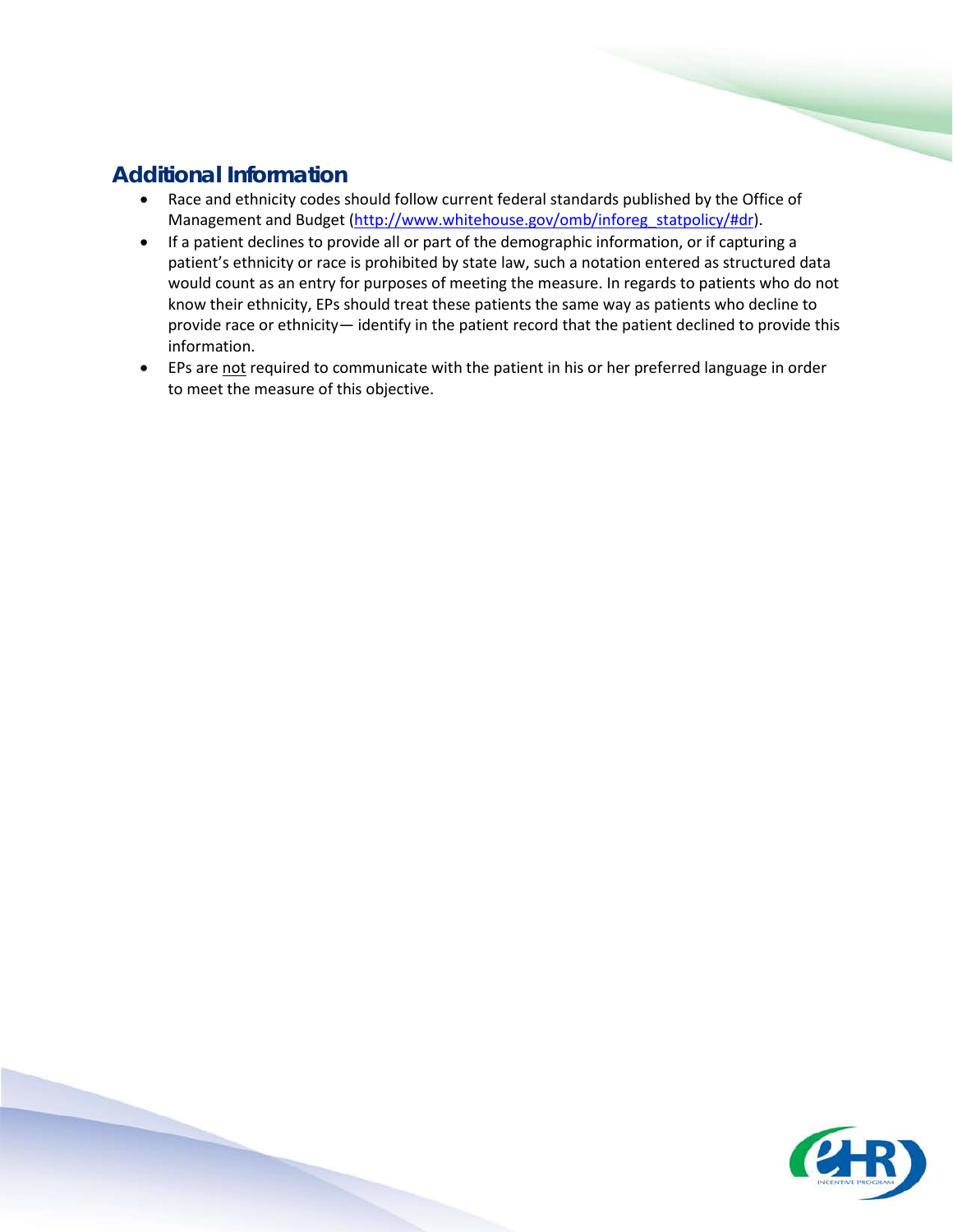

# **Eligible Professional Meaningful Use Core Measures Measure 8 of 15**

Stage 1 Date issued: November 7, 2010

| <b>Record Vital Signs</b> |                                                                                                                                                                                                                                                             |
|---------------------------|-------------------------------------------------------------------------------------------------------------------------------------------------------------------------------------------------------------------------------------------------------------|
| Objective                 | Record and chart changes in the following vital signs:<br>Height<br>(A)<br>Weight<br>(B)<br><b>Blood pressure</b><br>(C)<br>(D) Calculate and display body mass index (BMI)<br>Plot and display growth charts for children 2-20 years, including BMI<br>(E) |
| <b>Measure</b>            | For more than 50 percent of all unique patients age 2 and over seen by the EP, height,<br>weight, and blood pressure are recorded as structured data.                                                                                                       |
| <b>Exclusion</b>          | Any EP who either see no patients 2 years or older, or who believes that all three vital<br>signs of height, weight, and blood pressure of their patients have no relevance to<br>their scope of practice.                                                  |

## **Table of Contents**

- Definition of Terms
- Attestation Requirements
- Additional Information

### **Definition of Terms**

**Unique Patient** – If a patient is seen by an EP more than once during the EHR reporting period, then for purposes of measurement that patient is only counted once in the denominator for the measure. All the measures relying on the term ''unique patient'' relate to what is contained in the patient's medical record. Not all of this information will need to be updated or even be needed by the provider at every patient encounter. This is especially true for patients whose encounter frequency is such that they would see the same provider multiple times in the same EHR reporting period.

# **Attestation Requirements**

NUMERATOR / DENOMINATOR / EXCLUSION

- DENOMINATOR: Number of unique patients age 2 or over seen by the EP during the EHR reporting period.
- NUMERATOR: Number of patients in the denominator who have at least one entry of their height, weight and blood pressure are recorded as structured data.
- EXCLUSION: An EP who sees no patients 2 years or older would be excluded from this requirement. Additionally, an EP who believes that all three vital signs of height, weight, and blood pressure have no relevance to their scope of practice would be excluded from this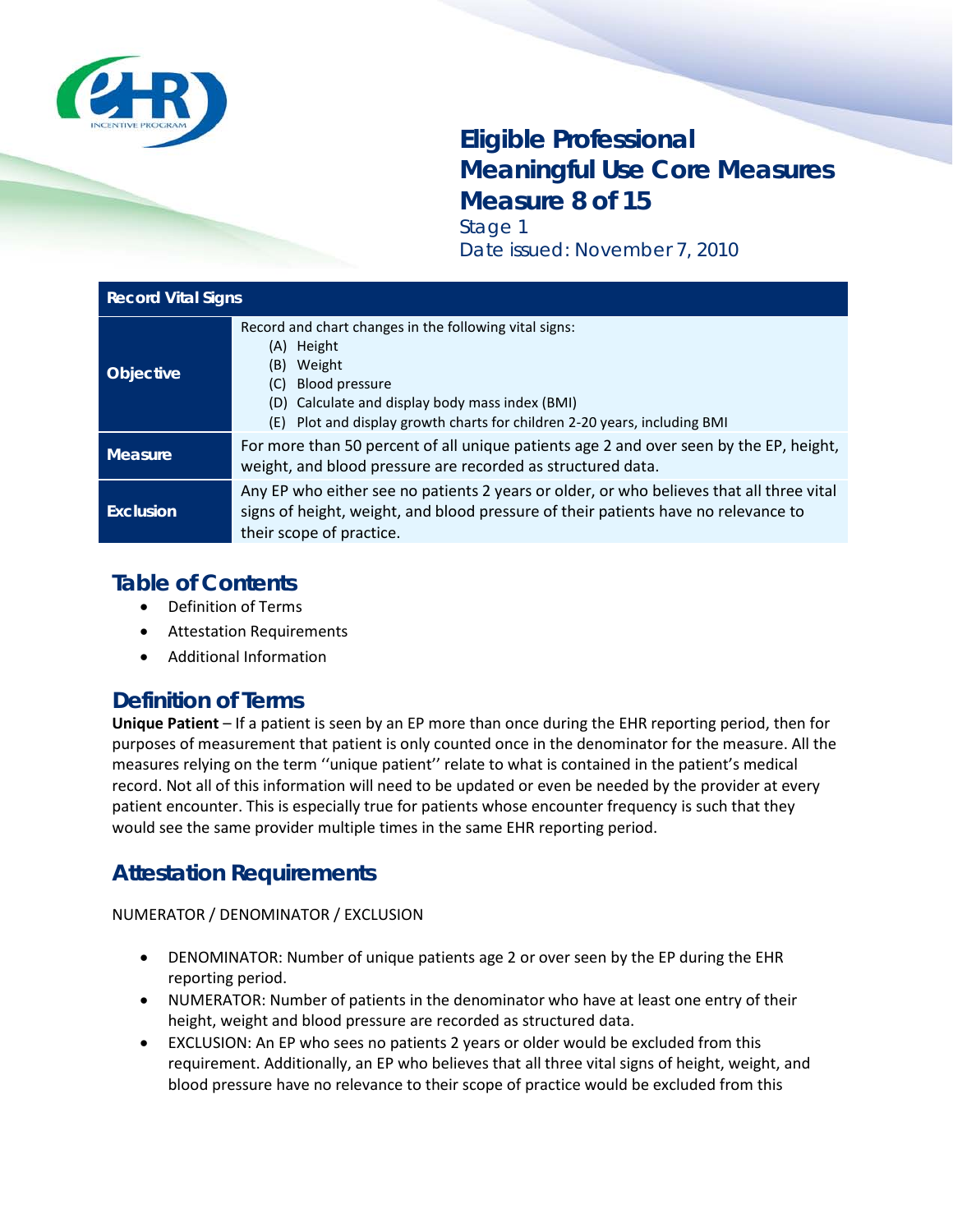requirement. EPs must select NO next to the appropriate exclusion, then click the APPLY button in order to attest to the exclusion.

The resulting percentage (Numerator ÷ Denominator) must be more than 50 percent in order for an EP to meet this measure.

- The provider is permitted, but not required, to limit the measure of this objective to those patients whose records are maintained using certified EHR technology.
- The only information required to be inputted by the provider is the height, weight, and blood pressure of the patient. The certified EHR technology will calculate BMI and the growth chart if applicable to patient based on age.
- Height, weight, and blood pressure do not have to be updated by the EP at every patient encounter. The EP can make the determination based on the patient's individual circumstances as to whether height, weight, and blood pressure need to be updated.
- Height, weight, and blood pressure can get into the patient's medical record as structured data in a number of ways. Some examples include entry by the EP, entry by someone on the EP's staff, transfer of the information electronically or otherwise from another provider or entered directly by the patient through a portal or other means.

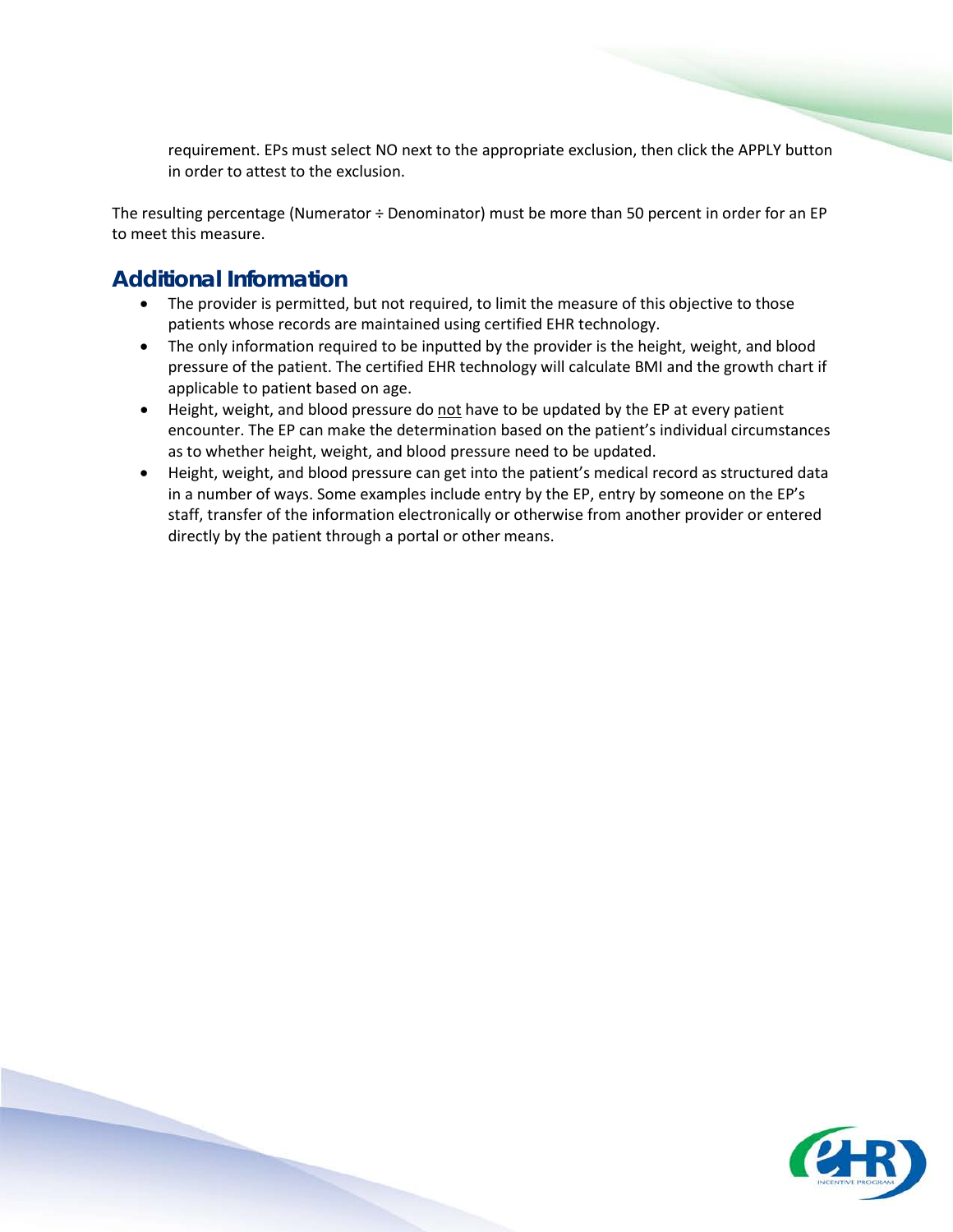

# **Eligible Professional Meaningful Use Core Measures Measure 9 of 15** Stage 1

Date issued: November 7, 2010

| <b>Record Smoking Status</b> |                                                                                                                                      |
|------------------------------|--------------------------------------------------------------------------------------------------------------------------------------|
| <b>Objective</b>             | Record smoking status for patients 13 years old or older.                                                                            |
| <b>Measure</b>               | More than 50 percent of all unique patients 13 years old or older seen by the EP have<br>smoking status recorded as structured data. |
| <b>Exclusion</b>             | Any EP who sees no patients 13 years or older.                                                                                       |

# **Table of Contents**

- Definition of Terms
- Attestation Requirements
- Additional Information

#### **Definition of Terms**

**Unique Patient** – If a patient is seen by an EP more than once during the EHR reporting period, then for purposes of measurement that patient is only counted once in the denominator for the measure. All the measures relying on the term ''unique patient'' relate to what is contained in the patient's medical record. Not all of this information will need to be updated or even be needed by the provider at every patient encounter. This is especially true for patients whose encounter frequency is such that they would see the same provider multiple times in the same EHR reporting period.

### **Attestation Requirements**

NUMERATOR / DENOMINATOR / EXCLUSION

- DENOMINATOR: Number of unique patients age 13 or older seen by the EP during the EHR reporting period.
- NUMERATOR: Number of patients in the denominator with smoking status recorded as structured data.
- EXCLUSION: An EP who sees no patients 13 years or older would be excluded from this requirement. EPs must enter '0' in the Exclusion box to attest to exclusion from this requirement.

The resulting percentage (Numerator ÷ Denominator) must be more than 50 percent in order for an EP to meet this measure.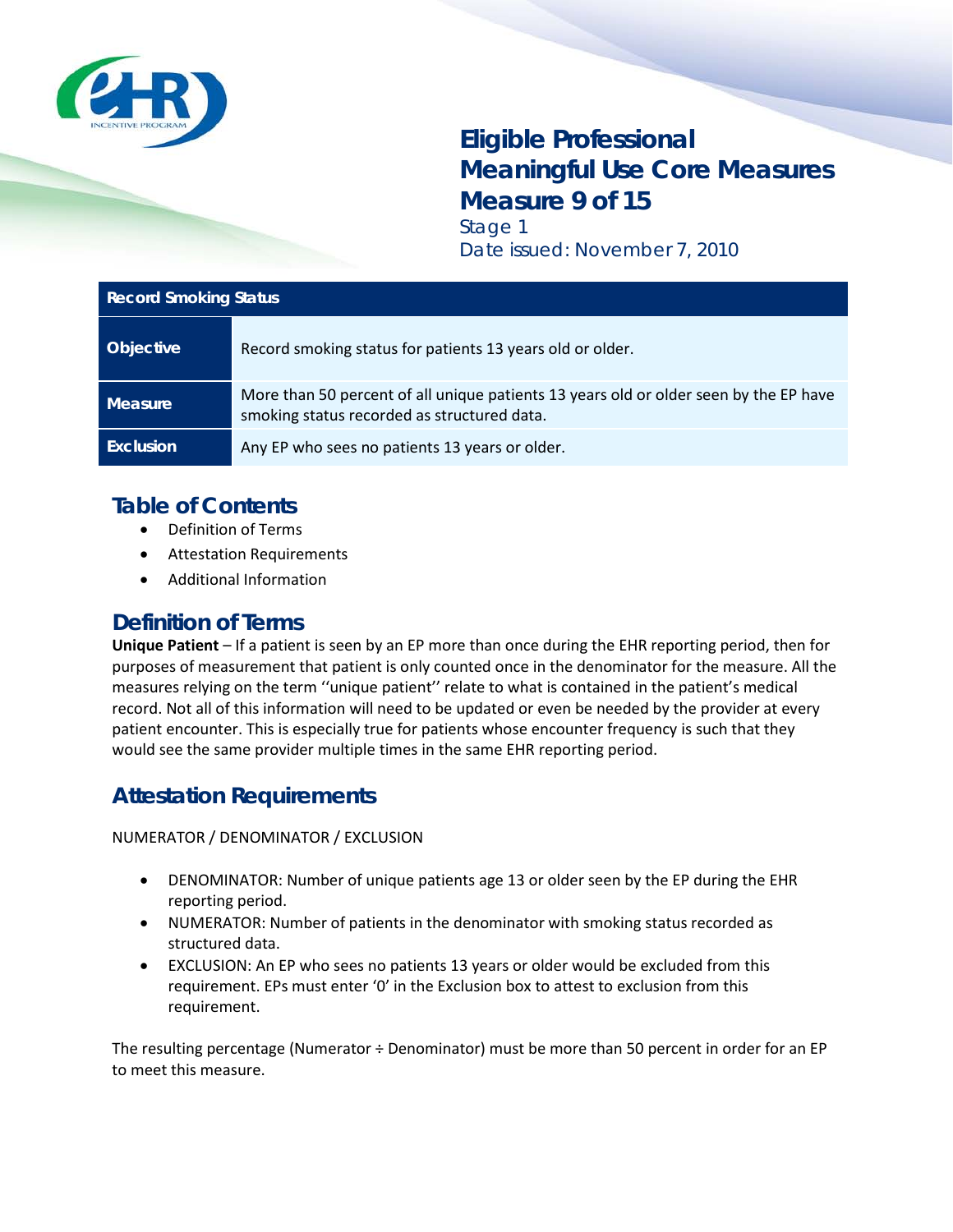- The provider is permitted, but not required, to limit the measure of this objective to those patients whose records are maintained using certified EHR technology.
- This is a check of the medical record for patients 13 years old or older. If this information is already in the medical record available through certified EHR technology, an inquiry does not need to be made every time a provider sees a patient 13 years old or older. The frequency of updating this information is left to the provider and guidance is provided already from several sources in the medical community.

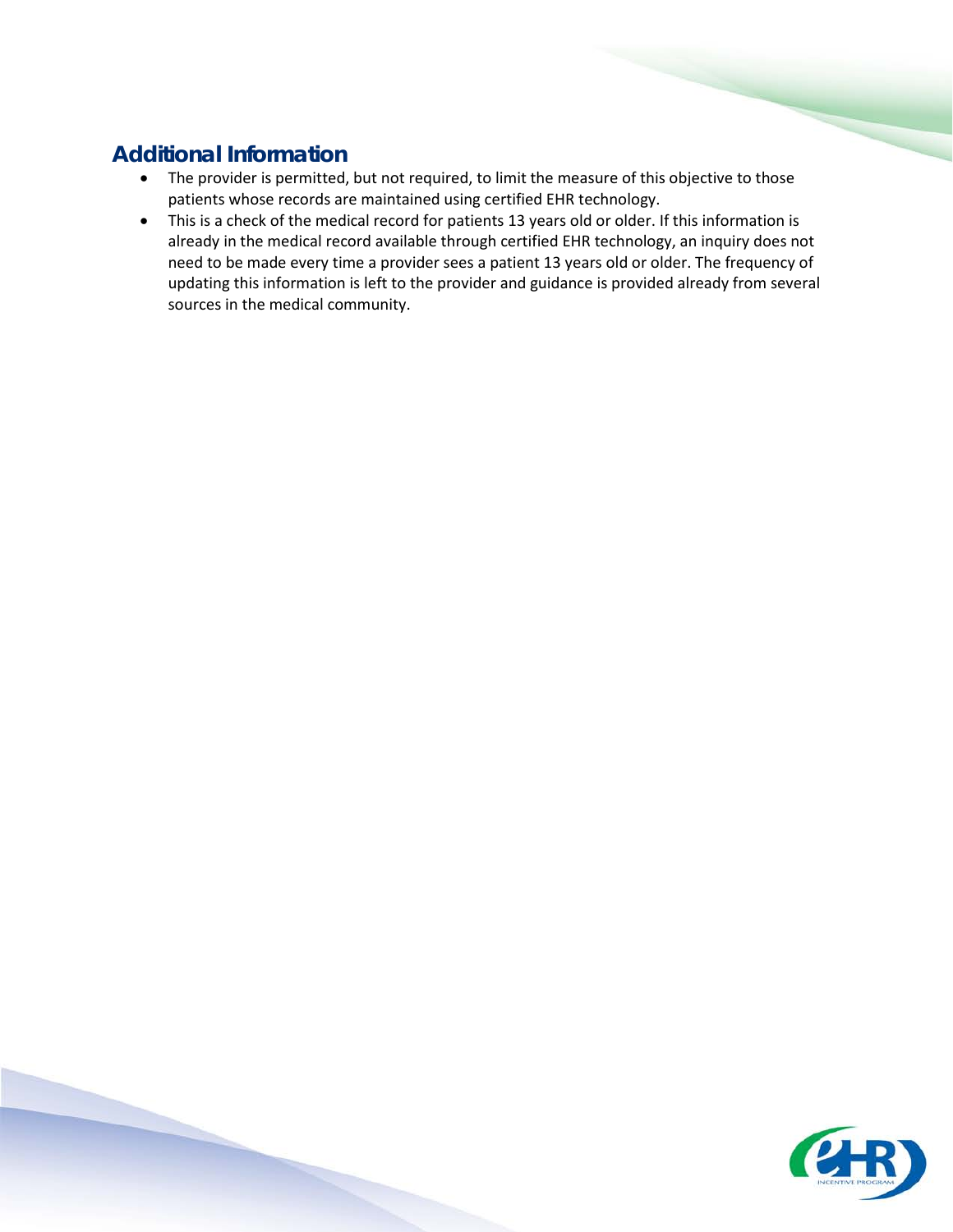

# **Eligible Professional Meaningful Use Core Measures Measure 10 of 15** Stage 1

Date issued: November 7, 2010

#### **Clinical Quality Measures (CQMs)**

| <b>Objective</b> | Report ambulatory clinical quality measures to CMS.                                                                |
|------------------|--------------------------------------------------------------------------------------------------------------------|
| <b>Measure</b>   | Successfully report to CMS ambulatory clinical quality measures selected by CMS in<br>the manner specified by CMS. |
| <b>Exclusion</b> | No exclusion.                                                                                                      |

#### **Table of Contents**

- Definition of Terms
- Attestation Requirements
- Additional Information

#### **Definition of Terms**

None

### **Attestation Requirements**

YES / NO

Eligible professionals (EPs) must attest YES to reporting to CMS ambulatory clinical quality measures selected by CMS in the manner specified by CMS to meet the measure.

- The provider is permitted, but not required, to limit the measure of this objective to those patients whose records are maintained using certified EHR technology.
- Attesting to the measure of this objective indicates that the EP will submit complete ambulatory clinical quality measure information as required during the attestation process. During attestation, EPs will also attest to the numerators, denominators, and exclusions for individual ambulatory clinical quality measures.
- For requirements and electronic specifications related to individual ambulatory clinical quality measures, EPs should refer to: [http://www.cms.gov/QualityMeasures/03\\_ElectronicSpecifications.asp#TopOfPage.](http://www.cms.gov/QualityMeasures/03_ElectronicSpecifications.asp#TopOfPage)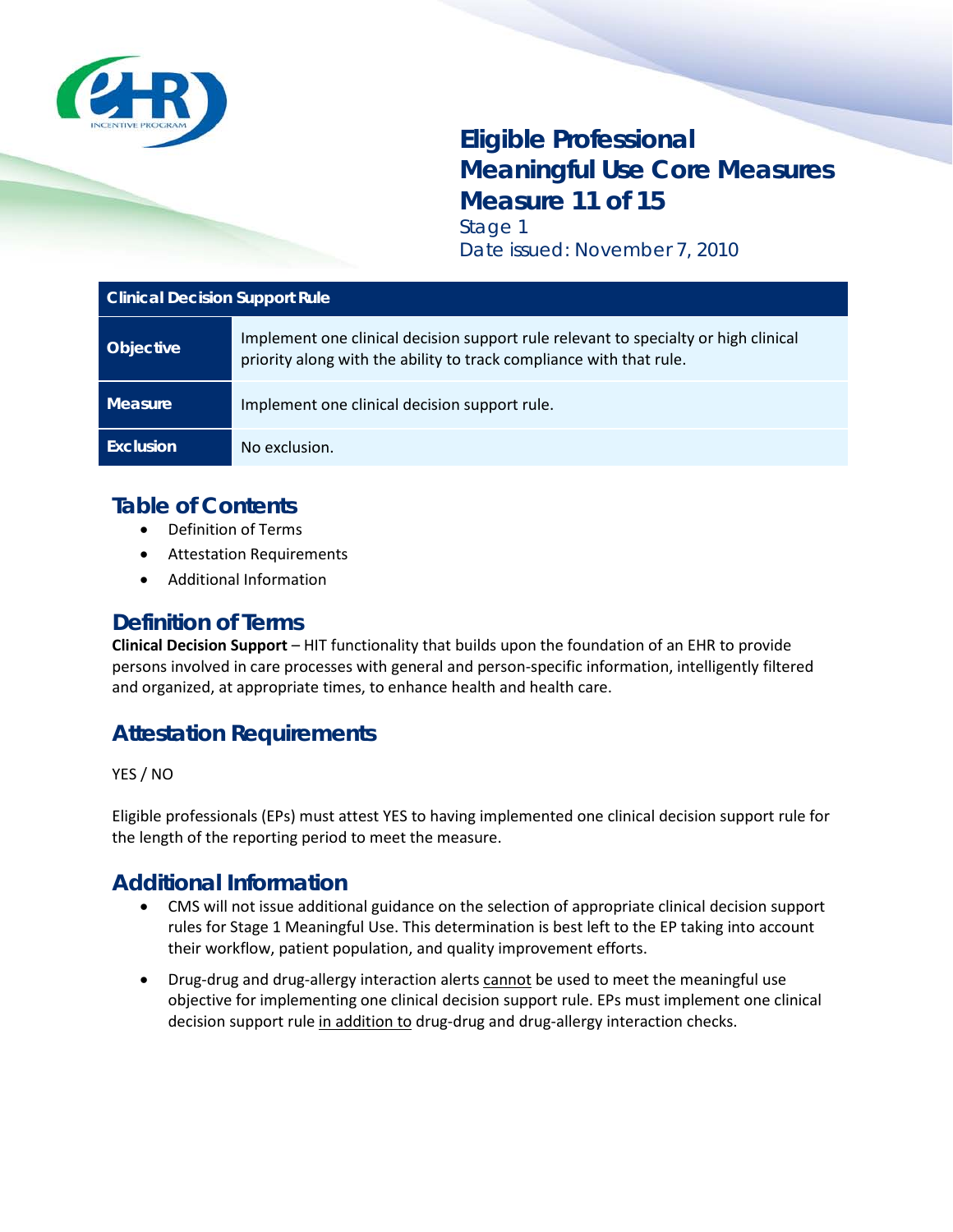

# **Eligible Professional Meaningful Use Core Measures Measure 11 of 15** Stage 1

Date issued: November 7, 2010

| <b>Clinical Decision Support Rule</b> |                                                                                                                                                            |
|---------------------------------------|------------------------------------------------------------------------------------------------------------------------------------------------------------|
| <b>Objective</b>                      | Implement one clinical decision support rule relevant to specialty or high clinical<br>priority along with the ability to track compliance with that rule. |
| Measure                               | Implement one clinical decision support rule.                                                                                                              |
| Exclusion                             | No exclusion.                                                                                                                                              |

# **Table of Contents**

- Definition of Terms
- Attestation Requirements
- Additional Information

#### **Definition of Terms**

**Clinical Decision Support** – HIT functionality that builds upon the foundation of an EHR to provide persons involved in care processes with general and person-specific information, intelligently filtered and organized, at appropriate times, to enhance health and health care.

# **Attestation Requirements**

YES / NO

Eligible professionals (EPs) must attest YES to having implemented one clinical decision support rule for the length of the reporting period to meet the measure.

- CMS will not issue additional guidance on the selection of appropriate clinical decision support rules for Stage 1 Meaningful Use. This determination is best left to the EP taking into account their workflow, patient population, and quality improvement efforts.
- Drug-drug and drug-allergy interaction alerts cannot be used to meet the meaningful use objective for implementing one clinical decision support rule. EPs must implement one clinical decision support rule in addition to drug-drug and drug-allergy interaction checks.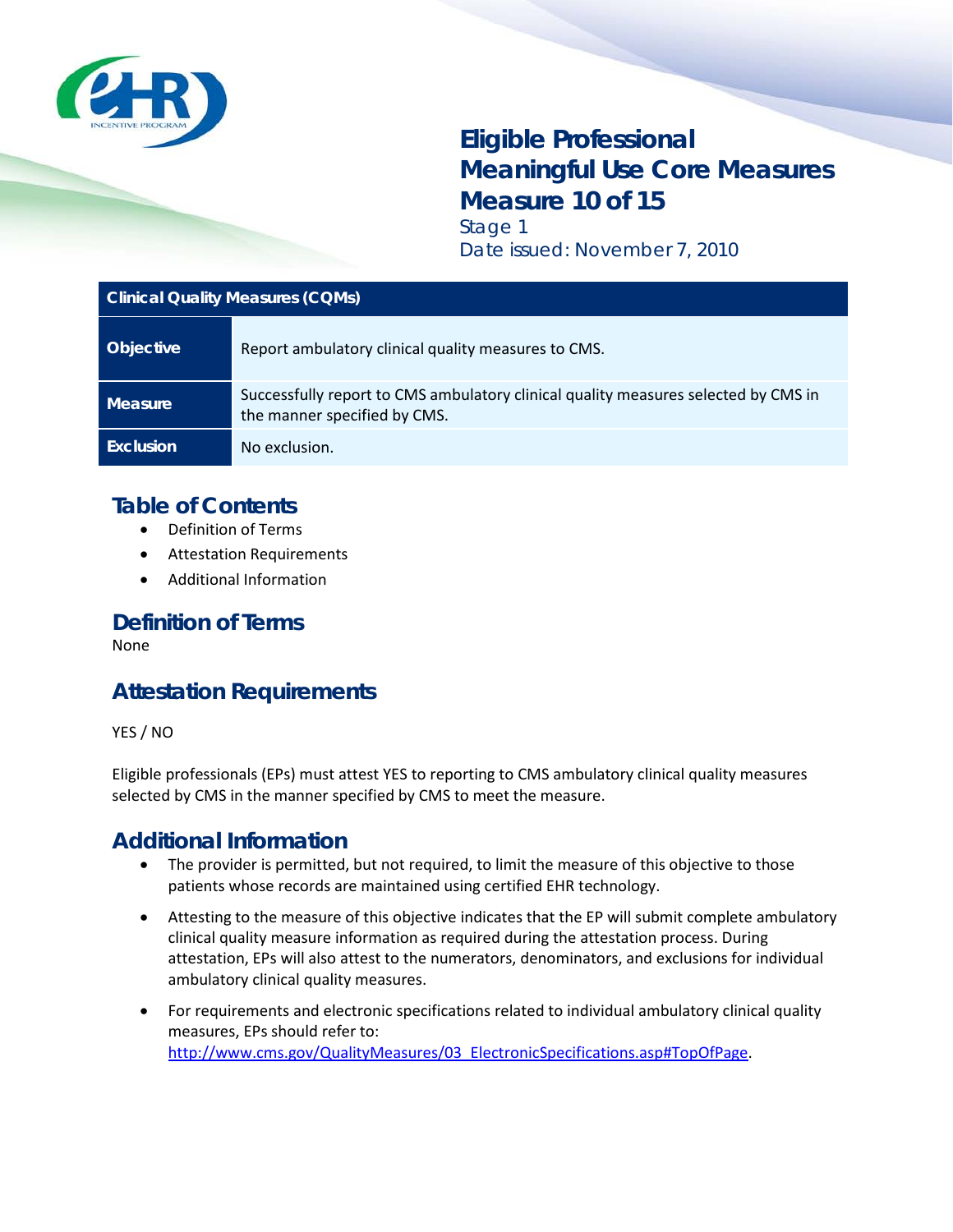

# **Eligible Professional Meaningful Use Core Measures Measure 12 of 15** Stage 1

Date issued: November 7, 2010

| <b>Electronic Copy of Health Information</b> |                                                                                                                                                                                    |
|----------------------------------------------|------------------------------------------------------------------------------------------------------------------------------------------------------------------------------------|
| <b>Objective</b>                             | Provide patients with an electronic copy of their health information (including<br>diagnostic test results, problem list, medication lists, medication allergies) upon<br>request. |
| Measure                                      | More than 50 percent of all patients who request an electronic copy of their health<br>information are provided it within 3 business days.                                         |
| <b>Exclusion</b>                             | Any EP that has no requests from patients or their agents for an electronic copy of<br>patient health information during the EHR reporting period.                                 |

#### **Table of Contents**

- Definition of Terms
- Attestation Requirements
- Additional Information

#### **Definition of Terms**

**Business Days** – Business days are defined as Monday through Friday excluding federal or state holidays on which the EP or their respective administrative staffs are unavailable.

**Diagnostic Test Results** – All data needed to diagnose and treat disease. Examples include, but are not limited to, blood tests, microbiology, urinalysis, pathology tests, radiology, cardiac imaging, nuclear medicine tests, and pulmonary function tests.

### **Attestation Requirements**

NUMERATOR / DENOMINATOR / EXCLUSION

- DENOMINATOR: Number of patients of the EP who request an electronic copy of their electronic health information four business days prior to the end of the EHR reporting period.
- NUMERATOR: Number of patients in the denominator who receive an electronic copy of their electronic health information within three business days.
- EXCLUSION: An EP who has no requests from patients or their agents for an electronic copy of patient health information during the EHR reporting period would be excluded from this requirement. EPs must enter '0' in the Exclusion box to attest to exclusion from this requirement.

The resulting percentage (Numerator ÷ Denominator) must be more than 50 percent in order for an EP to meet this measure.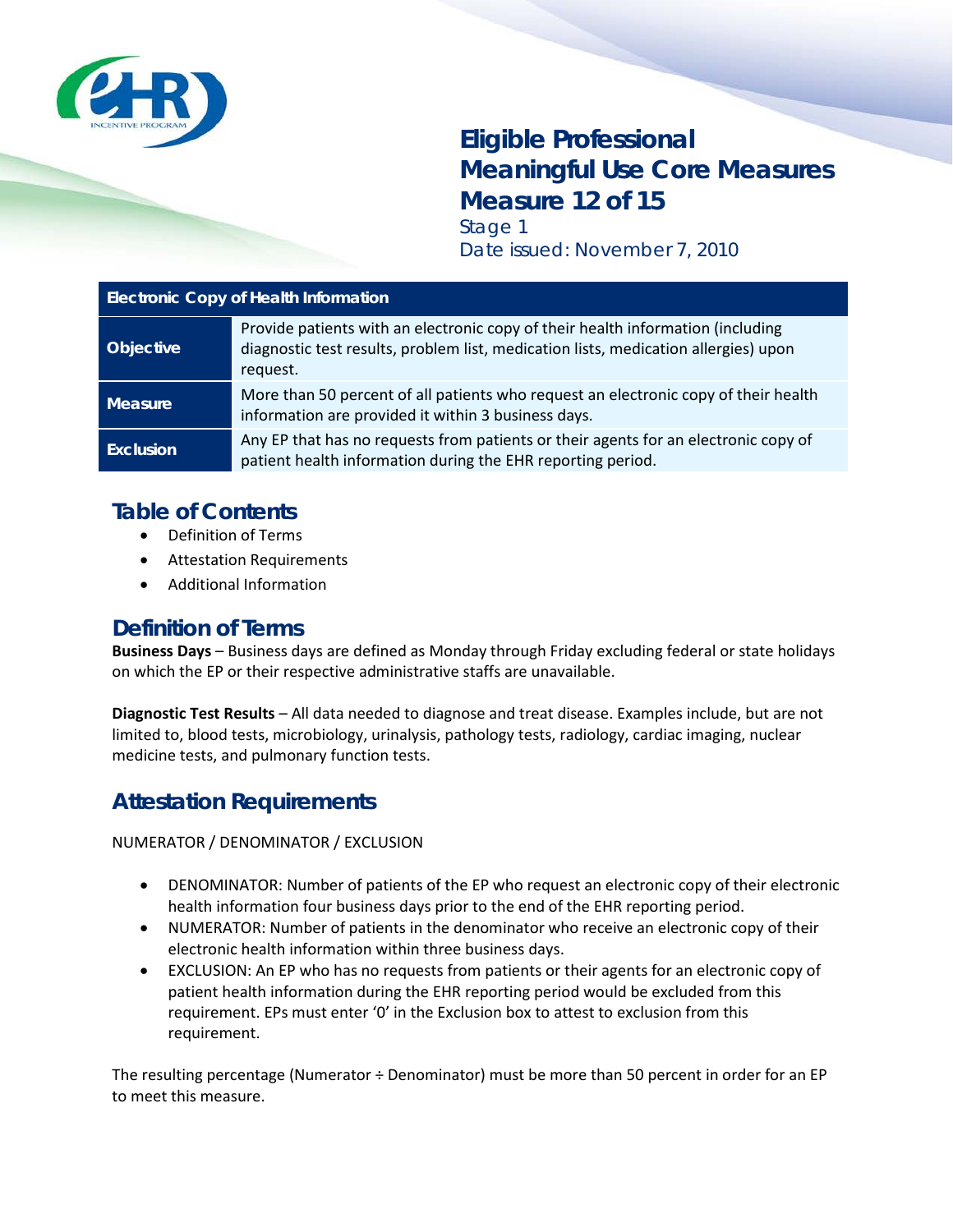- The provider is permitted, but not required, to limit the measure of this objective to those patients whose records are maintained using certified EHR technology.
- When responding to patient requests for information, the EP should accommodate patient requests in accordance with the HIPAA Privacy Rule, as specified at 45 CFR 164.524, Access of individuals to protected health information. HIPAA contains requirements for providing patients copies of their health information.
- Information that must be provided electronically is limited to that information that exists electronically in or is accessible from the certified EHR technology and is maintained by or on behalf of the EP. At a minimum, this would include the elements listed in the ONC final rule at 45 CFR 170.304(f) for EPs and 45 CFR 170.306(d) for eligible hospitals and CAHs as required for EHR technology to become certified.
- An EP may withhold information from the electronic copy of a patient's health information in accordance with the HIPAA Privacy Rule, as specified at 45 CFR 164.524.
- An EP should provide a patient with all of the health information they have available electronically, subject to withholding as described in the HIPAA Privacy Rule, as specified at in 45 CFR 164.524.
- Form and format should be human readable and comply with the HIPAA Privacy Rule, as specified at 45 CFR 164.524(c). The media could be any electronic form such as patient portal, PHR, CD, USB fob, etc. EPs are expected to make reasonable accommodations for patient preference as outlined in 45 CFR 164.522(b).
- The charging of fees for this information is governed by the HIPAA Privacy Rule at 45 CFR 164.524(c)(4) (which only permits HIPAA covered entities to charge an individual a reasonable, cost-based fee for a copy of the individual's health information).
- If provision of the copy involves the mailing of physical electronic media, then it would need to be mailed by at least the third business day following the request of the patient or their agents.
- Third-Party Requests: Only specific third-party requests for information are included in the denominator. Providing the copy to a family member or patient's authorized representative consistent with federal and state law may substitute for a disclosure of the information to the patient and count in the numerator. A request from the same would count in the denominator. All other third-party requests are not included in the numerator or the denominator.

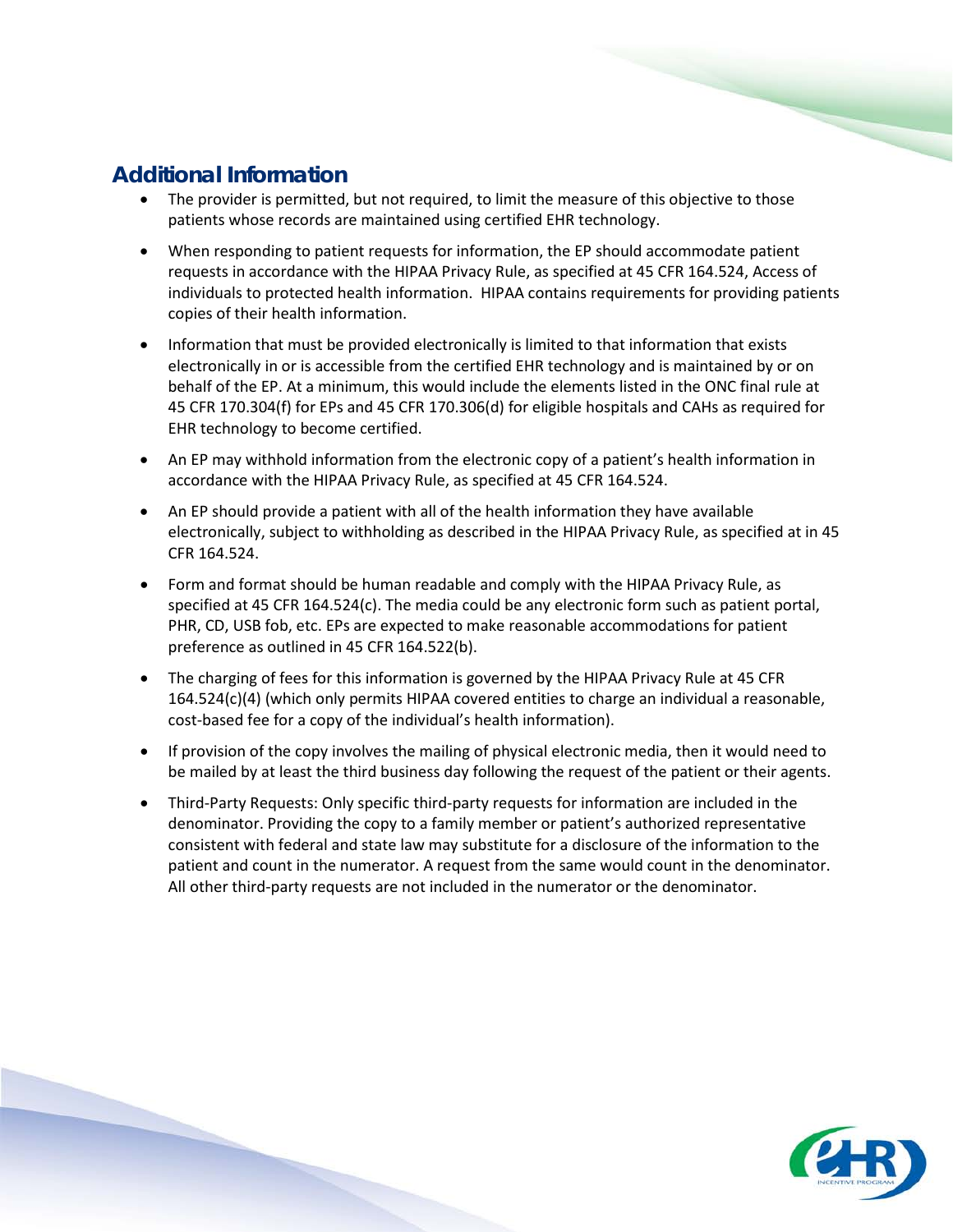

# **Eligible Professional Meaningful Use Core Measures Measure 13 of 15**

Stage 1 Date issued: November 7, 2010

| <b>Clinical Summaries</b> |                                                                                                                  |
|---------------------------|------------------------------------------------------------------------------------------------------------------|
| <b>Objective</b>          | Provide clinical summaries for patients for each office visit.                                                   |
| <b>Measure</b>            | Clinical summaries provided to patients for more than 50 percent of all office visits<br>within 3 business days. |
| <b>Exclusion</b>          | Any EP who has no office visits during the EHR reporting period.                                                 |

# **Table of Contents**

- Definition of Terms
- $\bullet$ Attestation Requirements
- Additional Information

## **Definition of Terms**

**Clinical Summary** – An after-visit summary that provides a patient with relevant and actionable information and instructions containing the patient name, provider's office contact information, date and location of visit, an updated medication list, updated vitals, reason(s) for visit, procedures and other instructions based on clinical discussions that took place during the office visit, any updates to a problem list, immunizations or medications administered during visit, summary of topics covered/considered during visit, time and location of next appointment/testing if scheduled, or a recommended appointment time if not scheduled, list of other appointments and tests that the patient needs to schedule with contact information, recommended patient decision aids, laboratory and other diagnostic test orders, test/laboratory results (if received before 24 hours after visit), and symptoms.

**Office Visit – Office visits include separate, billable encounters that result from evaluation and** management services provided to the patient and include: (1) Concurrent care or transfer of care visits, (2) Consultant visits, or (3) Prolonged Physician Service without Direct (Face-To-Face) Patient Contact (tele-health). A consultant visit occurs when a provider is asked to render an expert opinion/service for a specific condition or problem by a referring provider.

# **Attestation Requirements**

NUMERATOR / DENOMINATOR / EXCLUSION

DENOMINATOR: Number of unique patients seen by the EP for an office visit during the EHR reporting period.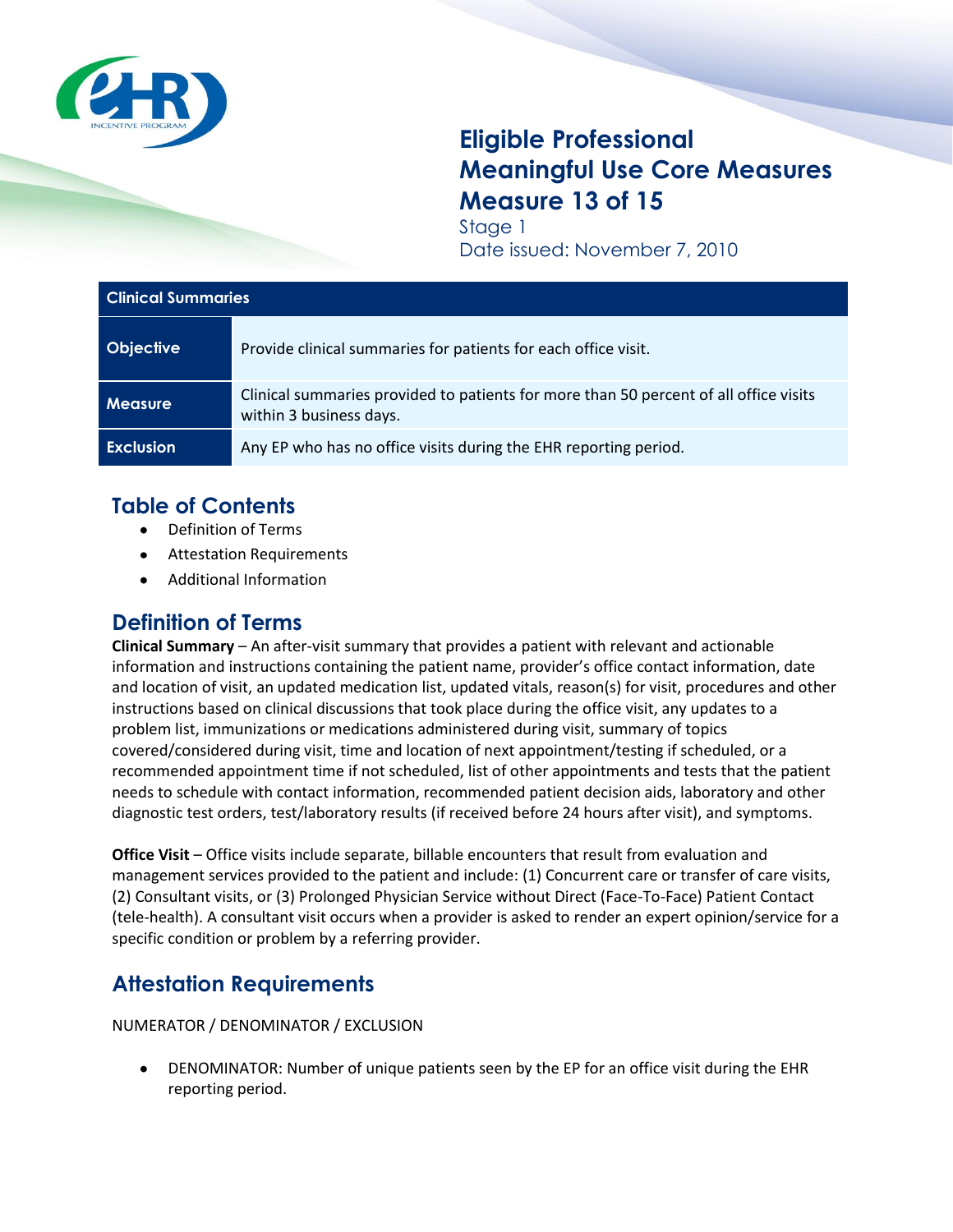- NUMERATOR: Number of patients in the denominator who are provided a clinical summary of their visit within three business days.
- EXCLUSION: EPs who have no office visits during the EHR reporting period would be excluded from this requirement. EPs must enter '0' in the Exclusion box to attest to exclusion from this requirement.

The resulting percentage (Numerator ÷ Denominator) must be more than 50 percent in order for an EP to meet this measure.

- $\bullet$ The provider is permitted, but not required, to limit the measure of this objective to those patients whose records are maintained using certified EHR technology.
- The provision of the clinical summary is limited to the information contained within certified EHR technology.
- The clinical summary can be provided through a PHR, patient portal on the web site, secure email, electronic media such as CD or USB fob, or printed copy. If the EP chooses an electronic media, they would be required to provide the patient a paper copy upon request.
- If an EP believes that substantial harm may arise from the disclosure of particular information, an EP may choose to withhold that particular information from the clinical summary.
- Providers should not charge patients a fee to provide this information.
- When a patient visit lasts several days and the patient is seen by multiple EPs, a single clinical summary at the end of the visit can be used to meet the meaningful use objective for "provide clinical summaries for patients after each office visit.

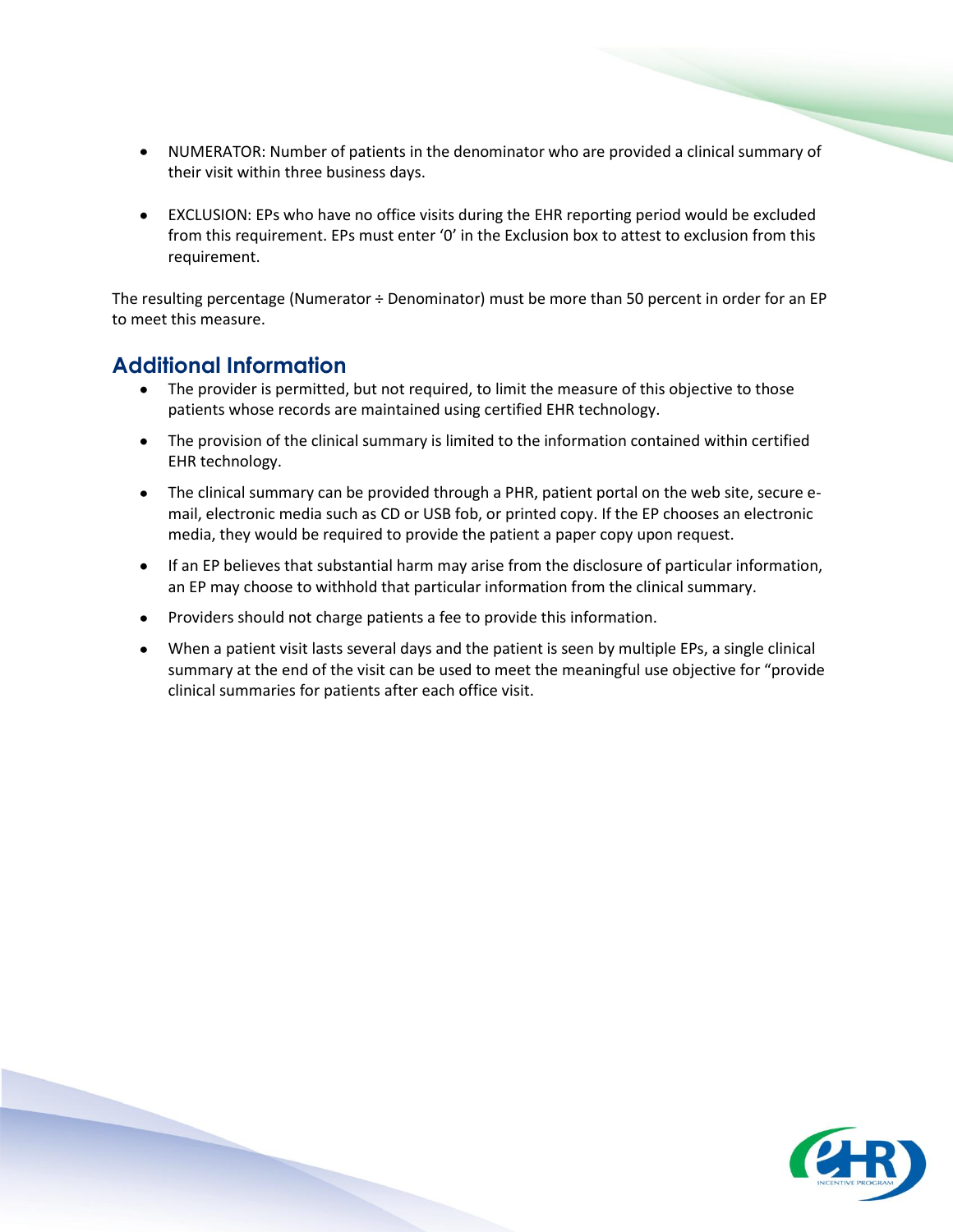

# **Eligible Professional Meaningful Use Core Measures Measure 14 of 15** Stage 1

Date issued: November 7, 2010

| <b>Electronic Exchange of Clinical Information</b> |                                                                                                                                                                                                                                |
|----------------------------------------------------|--------------------------------------------------------------------------------------------------------------------------------------------------------------------------------------------------------------------------------|
| <b>Objective</b>                                   | Capability to exchange key clinical information (for example, problem list, medication<br>list, medication allergies, and diagnostic test results), among providers of care and<br>patient authorized entities electronically. |
| <b>Measure</b>                                     | Performed at least one test of certified EHR technology's capacity to electronically<br>exchange key clinical information.                                                                                                     |
| <b>Exclusion</b>                                   | No exclusion.                                                                                                                                                                                                                  |

## **Table of Contents**

- Definition of Terms
- Attestation Requirements
- Additional Information

#### **Definition of Terms**

**Diagnostic Test Results –** All data needed to diagnose and treat disease. Examples include, but are not limited to, blood tests, microbiology, urinalysis, pathology tests, radiology, cardiac imaging, nuclear medicine tests, and pulmonary function tests.

**Different Legal Entities –** A separate legal entity is an entity that has its own separate legal existence. Indications that two entities are legally separate would include (1) they are each separately incorporated; (2) they have separate Boards of Directors; and (3) neither entity is owned or controlled by the other.

**Distinct Certified EHR Technology –** Each instance of certified EHR technology must be able to be certified and operate independently from all the others in order to be distinct. Separate instances of certified EHR technology that must link to a common database in order to gain certification would not be considered distinct. However, instances of certified EHR technology that link to a common, uncertified system or component would be considered distinct. Instances of certified EHR technology can be from the same vendor and still be considered distinct.

**Exchange –** Clinical information must be sent between different legal entities with distinct certified EHR technology and not between organizations that share a certified EHR technology. Distinct certified EHR technologies are those that can achieve certification and operate independently of other certified EHR technologies. The exchange of information requires that the eligible professional must use the standards of certified EHR technology as specified by the Office of the National Coordinator for Health IT, not the capabilities of uncertified or other vendor-specific alternative methods for exchanging clinical information.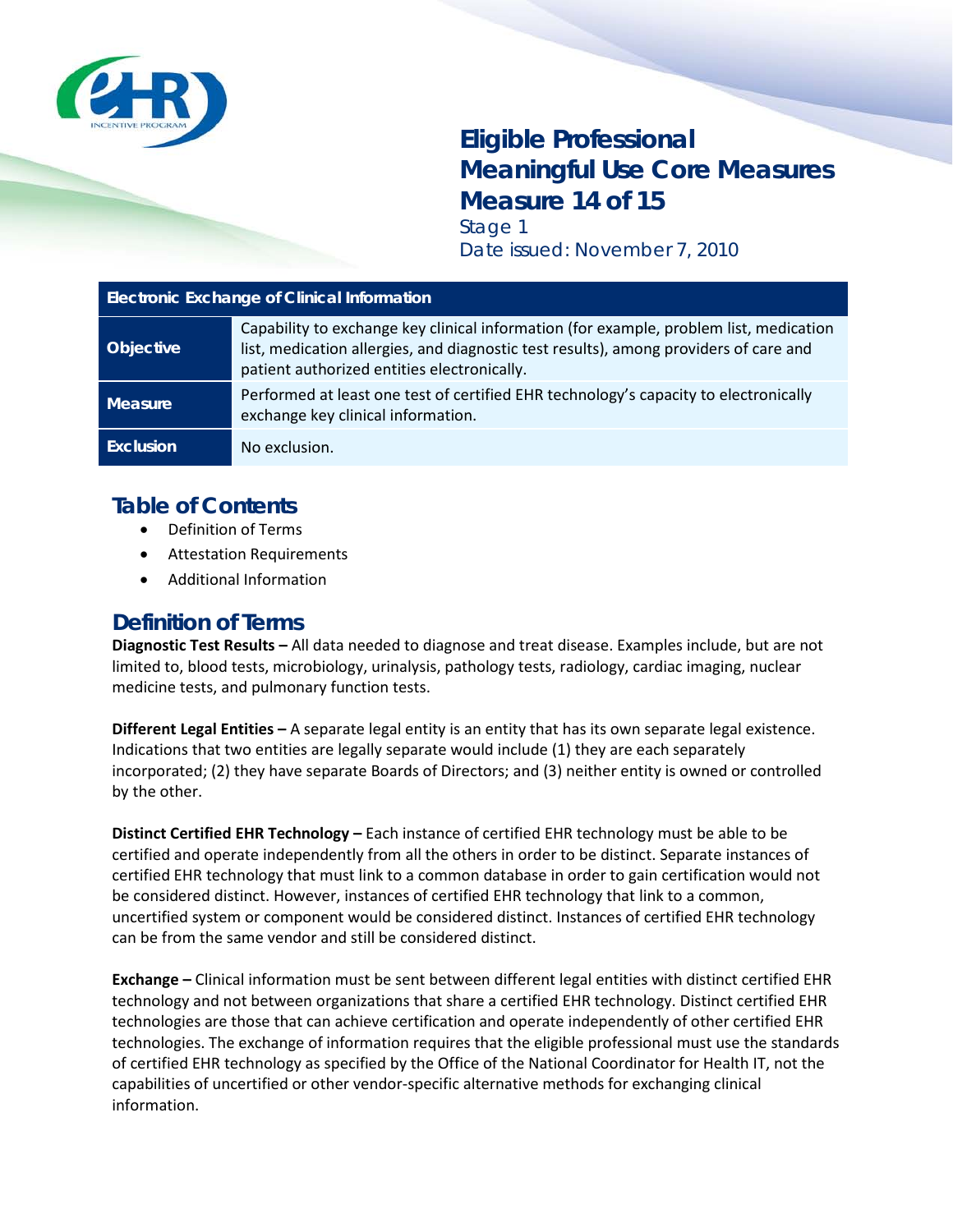**Patient Authorized Entities –** Any individual or organization to which the patient has granted access to their clinical information. Examples would include an insurance company that covers the patient, an entity facilitating health information exchange among providers, or a personal health record vendor identified by the patient. A patient would have to affirmatively grant access to these entities.

### **Attestation Requirements**

#### YES / NO

Eligible professionals (EPs) must attest YES to having performed at least one test of certified EHR technology's capacity to electronically exchange key clinical information during the EHR reporting period to meet this measure.

- The test of electronic exchange of key clinical information must involve the transfer of information to another provider of care with distinct certified EHR technology or other system capable of receiving the information. Simulated transfers of information are *not* acceptable to satisfy this objective.
- The transmission of actual patient information is *not* required for the purposes of a test. The use of test information about a fictional patient that would be identical in form to what would be sent about an actual patient would satisfy this objective.
- When the clinical information is available in a structured format it should be transferred in a structured format. However, if the information is unavailable in a structured format, the transmission of unstructured data is permissible.
- EPs can use their clinical judgment to identify what clinical information is considered key clinical information for purposes of exchanging clinical information about a patient at a particular time with other providers of care. A minimum set of information is identified in the HIT Standards and Criteria rule at 45 CFR 170.304(i), and is generally outlined in this objective as: problem list, medication list, medication allergies, and diagnostic test results. An EP's determination of key clinical information could include some or all of this information, as well as information not included here.
- An EP should test their ability to send the minimum information set in the HIT Standards and Criteria rule at 45 CFR 170.304(i). If the EP continues to exchange information beyond the initial test, then the provider may decide what information should be exchanged on a case-by-case basis.
- EPs must test their ability to electronically exchange key clinical information at least once prior to the end of the EHR reporting period. Testing may also occur prior to the beginning of the EHR reporting period. Every payment year requires its own, unique test. If multiple EPs are using the same certified EHR technology in a shared physical setting, testing would only have to occur once for a given certified EHR technology.
- An unsuccessful test of electronic exchange of key clinical information will be considered valid for meeting the measure of this objective.

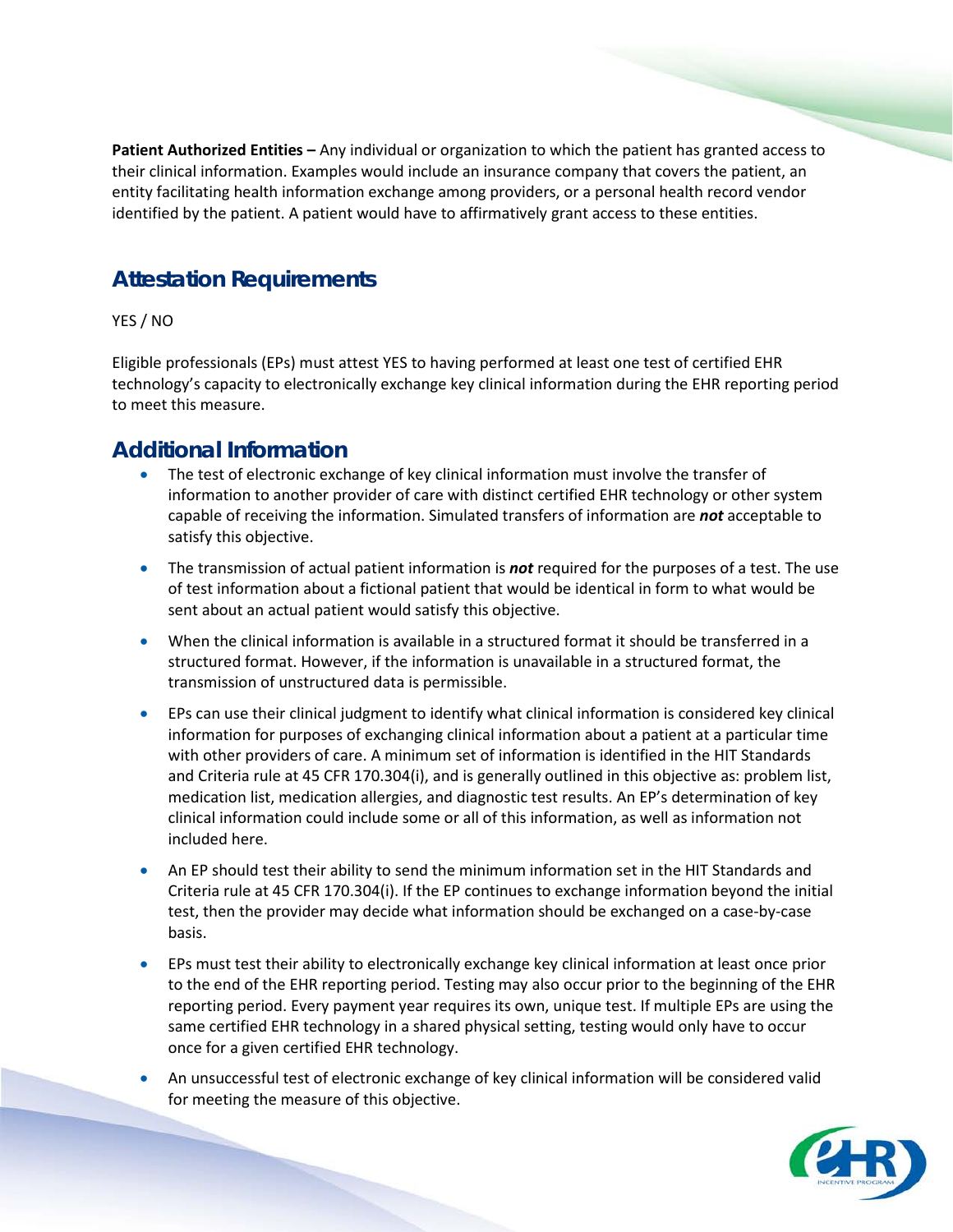

# **Eligible Professional Meaningful Use Core Measures Measure 15 of 15** Stage 1

Date issued: November 7, 2010

| <b>Protect Electronic Health Information</b> |                                                                                                                                                                                                                                                  |
|----------------------------------------------|--------------------------------------------------------------------------------------------------------------------------------------------------------------------------------------------------------------------------------------------------|
| <b>Objective</b>                             | Protect electronic health information created or maintained by the certified EHR<br>technology through the implementation of appropriate technical capabilities.                                                                                 |
| <b>Measure</b>                               | Conduct or review a security risk analysis in accordance with the requirements under<br>45 CFR 164.308(a)(1) and implement security updates as necessary and correct<br>identified security deficiencies as part of its risk management process. |
| Exclusion                                    | No exclusion.                                                                                                                                                                                                                                    |

#### **Table of Contents**

- Definition of Terms
- Attestation Requirements
- Additional Information

#### **Definition of Terms**

**Appropriate Technical Capabilities** – A technical capability would be appropriate if it protected the electronic health information created or maintained by the certified EHR technology. All of these capabilities could be part of the certified HER technology or outside systems and programs that support the privacy and security of certified EHR technology.

### **Attestation Requirements**

YES / NO

Eligible professionals (EPs) must attest YES to having conducted or reviewed a security risk analysis in accordance with the requirements under 45 CFR 164.308(a)(1) and implemented security updates as necessary and corrected identified security deficiencies prior to or during the EHR reporting period to meet this measure.

- EPs must conduct or review a security risk analysis of certified EHR technology and implement updates as necessary at least once prior to the end of the EHR reporting period and attest to that conduct or review. The testing could occur prior to the beginning of the first EHR reporting period. However, a new review would have to occur for each subsequent reporting period.
- A security update would be required if any security deficiencies were identified during the risk analysis. A security update could be updated software for certified EHR technology to be